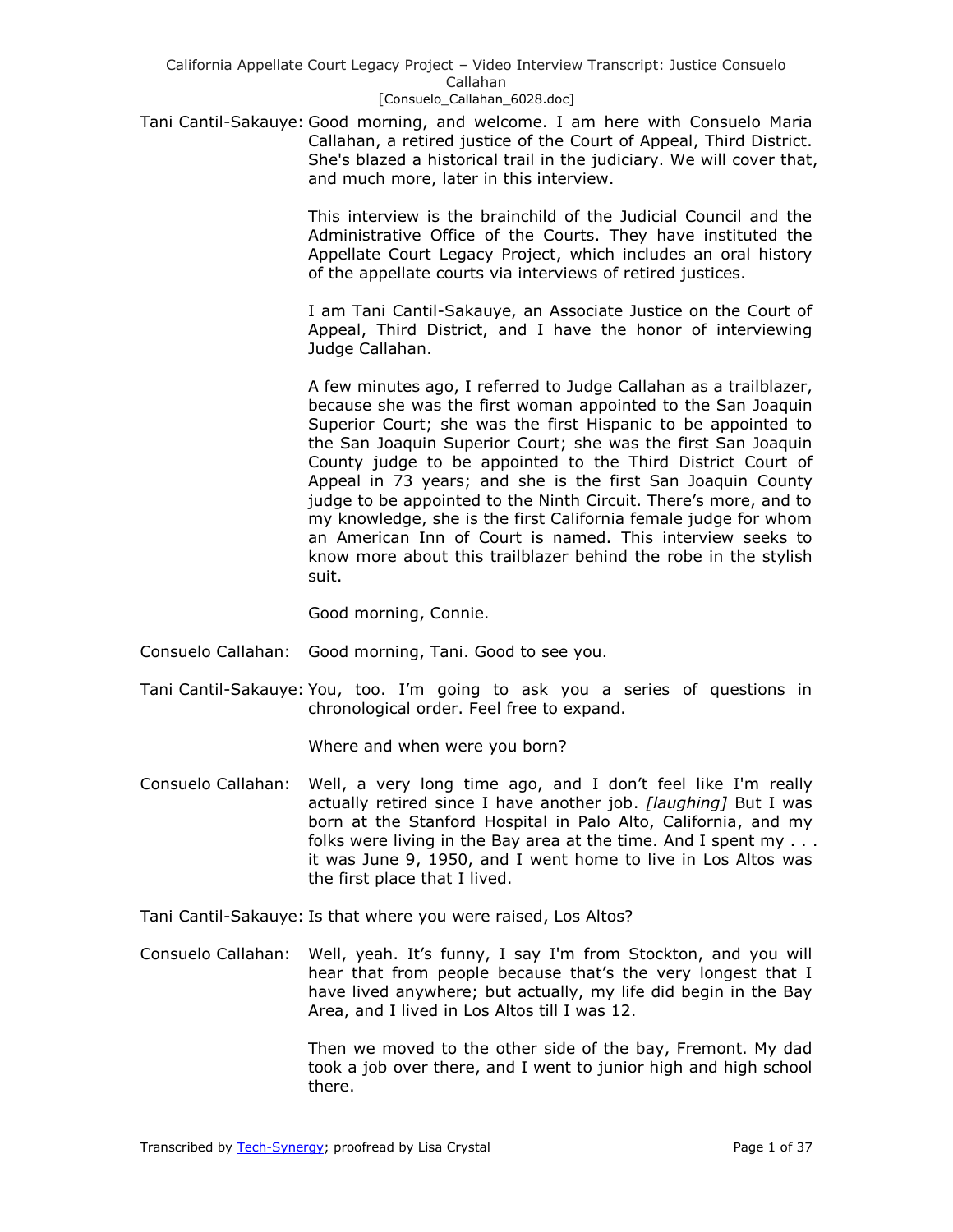> And then I did my undergraduate at Stanford, so I went back to the other side of the bay to Palo Alto; and it was law school and my legal career that brought me to the valley, and I just haven't left since. So I guess, you know, I'm a Bay Area–born girl; but I consider myself a valley girl at this point.

- Tani Cantil-Sakauye: Good. I'd like to get to that in a few moments; but while you were in Los Altos in those early years before 12, did you have any siblings?
- Consuelo Callahan: I am the oldest, and people say I am a definite first child; they usually guess that. And I have a younger sister who is two years younger, and then I have a brother that's five years younger. So that's our family.

Tani Cantil-Sakauye: Tell me about your mom and dad.

Consuelo Callahan: Well, my mom and dad . . . You know, I came from what I would describe as a pretty humble background. I would say that I wasn't born with a silver spoon in my mouth, but I was born very fortunate to have very wonderful parents that were very committed to their children and to education.

> My mom is Spanish and my dad is Irish. Although I think he married probably . . . My dad was a Spanish teacher and when . . . actually, my mother was his student; but they claim they didn't date till after she was in college. But he was a Spanish teacher, and he had lived in Mexico for a while; so that was a huge influence in my life.

> My mom did not speak English until she went to school, and that was true of all the children in their family. So she's very much the immigrant mentality. My dad was . . . he lived in the Depression in San Francisco, was a native San Franciscan, and his parents are Irish.

> So they were—both sides were—really quite poor, and my parents were the first that got any further education, because with my grandparents, my grandmother used to describe herself as like Jethro in *The Beverly Hillbillies*. I think she went through, it was either fifth or sixth grade. The furthest we had anyone go was through eighth grade, and that was pretty highbrow for our family at that time, although I think particularly on my mother's side. Her parents came to this country through Hawaii. In those days when people came, some people that couldn't pay for their way here went to Hawaii. They were essentially indentured servants and had to work there till they paid off their fare to get here.

> And then they settled in the Santa Clara Valley, and my grandfather was a farmer there that farmed through . . . Then they raised—there were actually six children, but one died—and so they raised five children in that particular area.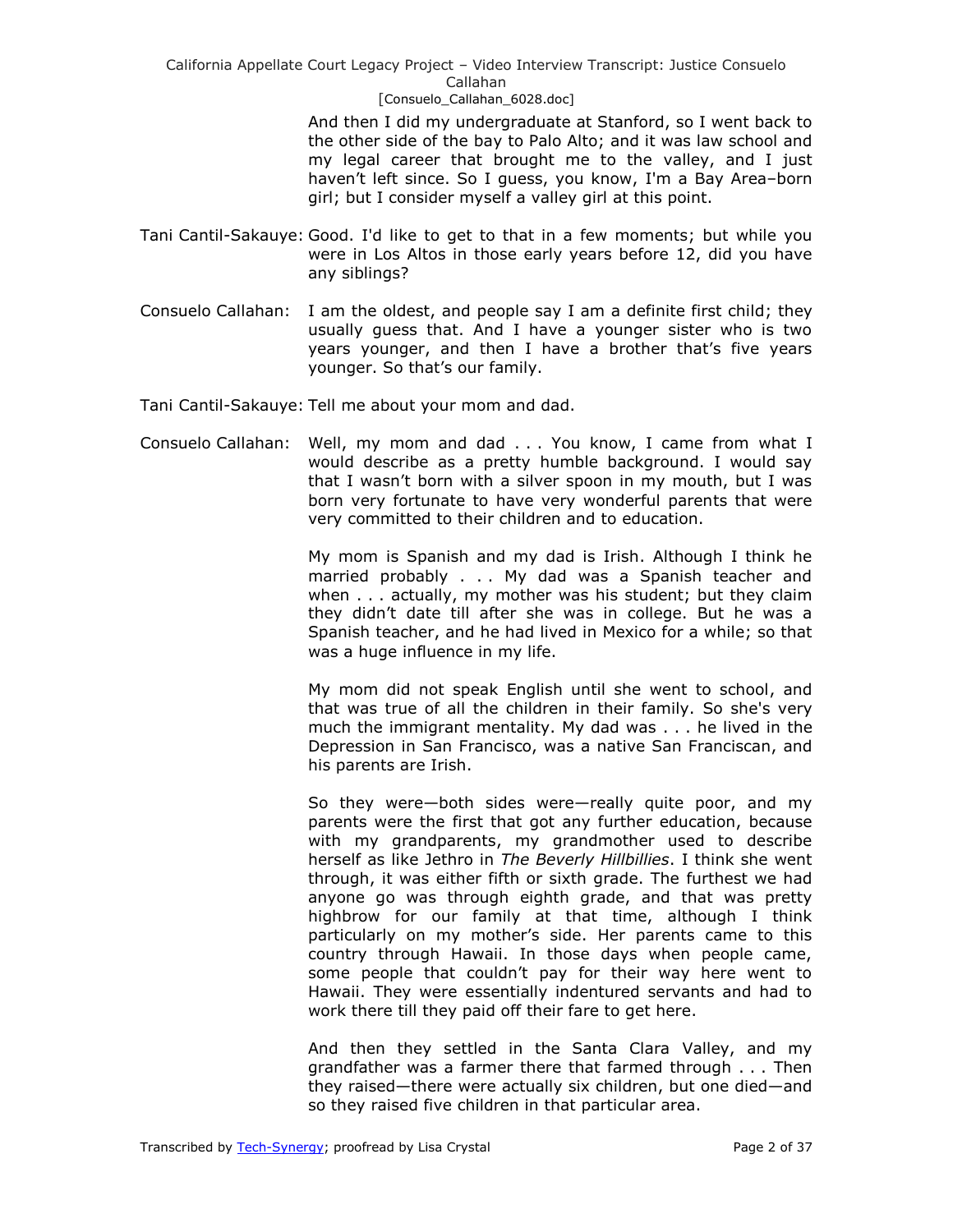# $(00:05:10)$

Tani Cantil-Sakauye: Did you grow up bilingual, then, as a result?

- Consuelo Callahan: Well, I always heard Spanish, and I do speak Spanish and took it in school. But it was funny, back then it really wasn't very cool to be bilingual, and my mother was fairly traumatized in remembering not going to school, not speaking the language, and the prejudice I think that existed in terms of where she went to school. There were the kids from Los Altos and the kids from Mountain View that were the other side of the tracks that were not the English speakers and that type of thing. So my mom wanted me to be more comfortable and be more assimilated. And while I don't think . . . she was certainly not ashamed of her heritage, but it wasn't considered a positive. So I would say I always heard Spanish, but English is my more comfortable and was more my first language.
- Tani Cantil-Sakauye: Now, you were born the oldest child; so were there any expectations of you as the oldest daughter in the family?
- Consuelo Callahan: Well, my parents, you know, I look back and I'm really constantly amazed at their parenting skills, that I never felt that they ever told us what to do, but somehow they had this very subtle communication. It's not that we were spanked, it's not that we were yelled at, anything along those lines; but somehow you knew one thing: education was really important. And I think the immigrant thought process to some extent is the way that you get ahead, the way that you have independence is that you have to be a good student, you have to be educated. And the emphasis was not I would say on making money, but the emphasis was on education, and that was a real clear message.

My dad continued on being an educator, and he went back when I was in fifth grade. Well, he got his master's and his doctorate from Stanford in education and went on and was a school administrator. So I would say that was a very clear expectation, education.

And my mom had another subtle expectation. I think she was a pretty early-on feminist in the standpoint that being raised in a . . . She had three brothers and a sister, and it was clear, all the kids, even though they went to college, the boys went to Stanford, they went away; the girls went to San Jose State and they lived at home. And girls got married and had their families. And my mom was, I think, always a little bit frustrated and felt a little bit trapped in her life, that it frightened her that she didn't feel she could take care of her children. And she always, to her daughters there was a not-so-subtle mantra going on: "You need to have a career, you need to be able to take care of yourself. Don't be dependent on a man, because you never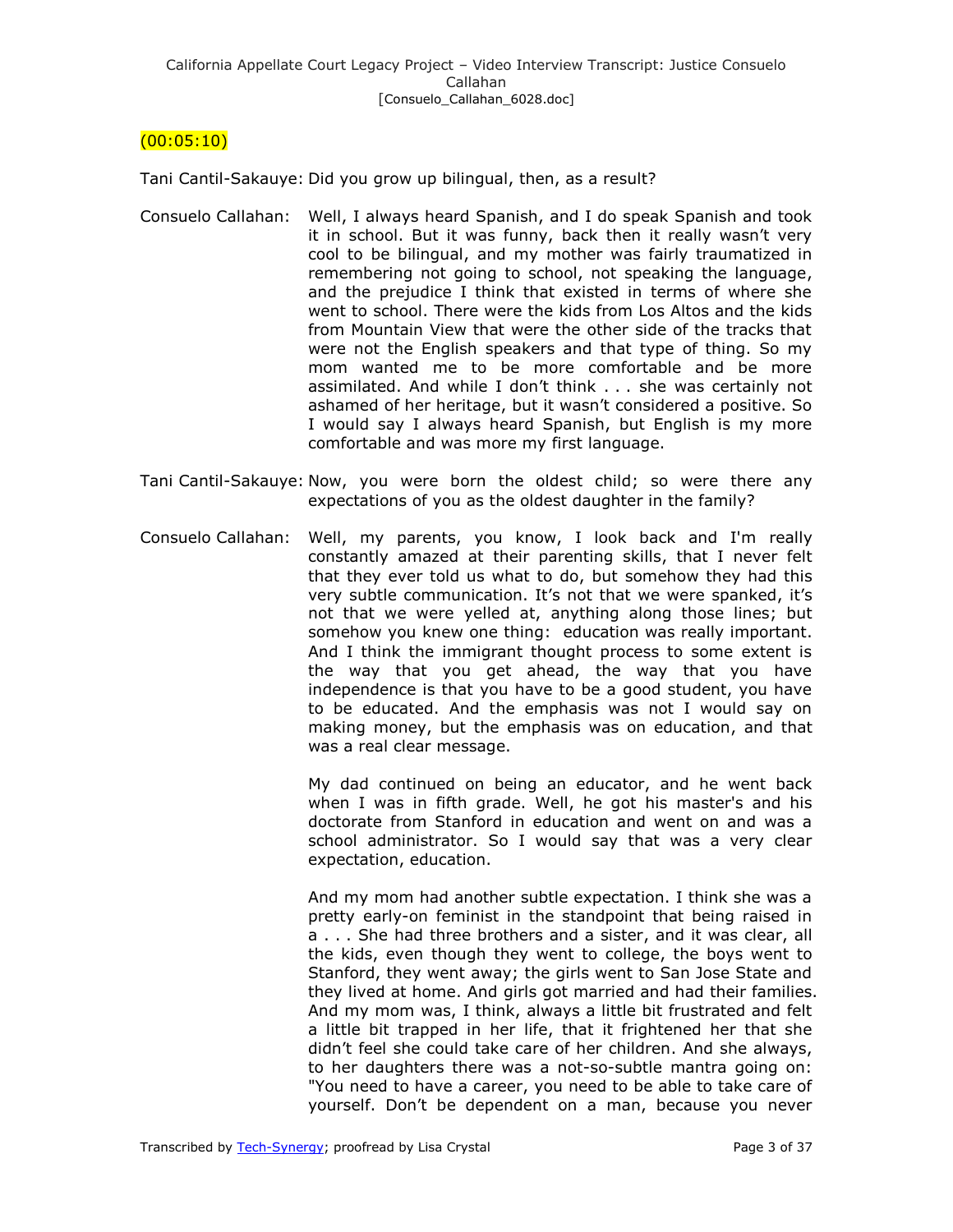know what's going to happen to you in this life." So, you know, I would say that kind of streak of feminism coming from someone that wasn't a very . . . you wouldn't very likely think it would be coming from.

And my dad was interested in a way that, while I don't think he liked my mom doing whatever she wanted, but with his daughters, he was very equal with his daughters and his son in the sense that I never saw a sense of doubt in my father's eyes. Whatever I said I wanted to do, it was just "Do it, then." And he was very equal with his children that way. And I would say almost in the sense that my brother, who needless to say is . . . I mean, he's a successful dentist, did very well in school and all those things. He's more laid-back than my sister and I are, because I think my mother and my father in a sense felt society takes care of boys—and girls you've got to have that hand on their back and push them out at that particular time.

So, yeah, those dynamics were going on; but they never said, interestingly, it wasn't, "You have to pick any sort of career." They didn't . . . just do what you love and be good at it. And interestingly, while I'm a lawyer and then became a judge; my brother is a dentist, as I said; and my sister is a teacher, but she's getting her Ph.D. right now in the area of, well, cognitive learning and reading, and she's in Berkeley right now. So I would say we were kind of lifelong learners.

Tani Cantil-Sakauye: It sounds like the dynamics of your family is the formula for adult success: education and independence and just the support that you received from your parents. Can you tell me, just before I move on to the high-school years and what you were involved in then, what was a typical day like in your life when you were growing up?

# $(00:10:02)$

Consuelo Callahan: Well, it's funny, I was thinking about it. I don't remember a lot before I was five; but the memories that I start to have, I do remember when my brother was born and playing in the driveway. I also remember—and this is sort of a funny little story about me—my mother and I having . . . We checked with the next-door neighbor when I was going to kindergarten to find out whether girls took purses to school in kindergarten, which looking back, it's really fairly hilarious. But I think that my mom. You know, I think my parents really wanted us to be prepared for whatever came in life. And my mom, maybe not having that and feeling somewhat maybe, you know, not . . . you know, assimilation was a little more difficult in her situation, wanting me to feel perfectly comfortable going to kindergarten.

> But, you know, we lived in a neighborhood where kids could play out in the street. I remember riding my bike to school probably from around second grade, crossing busy streets. We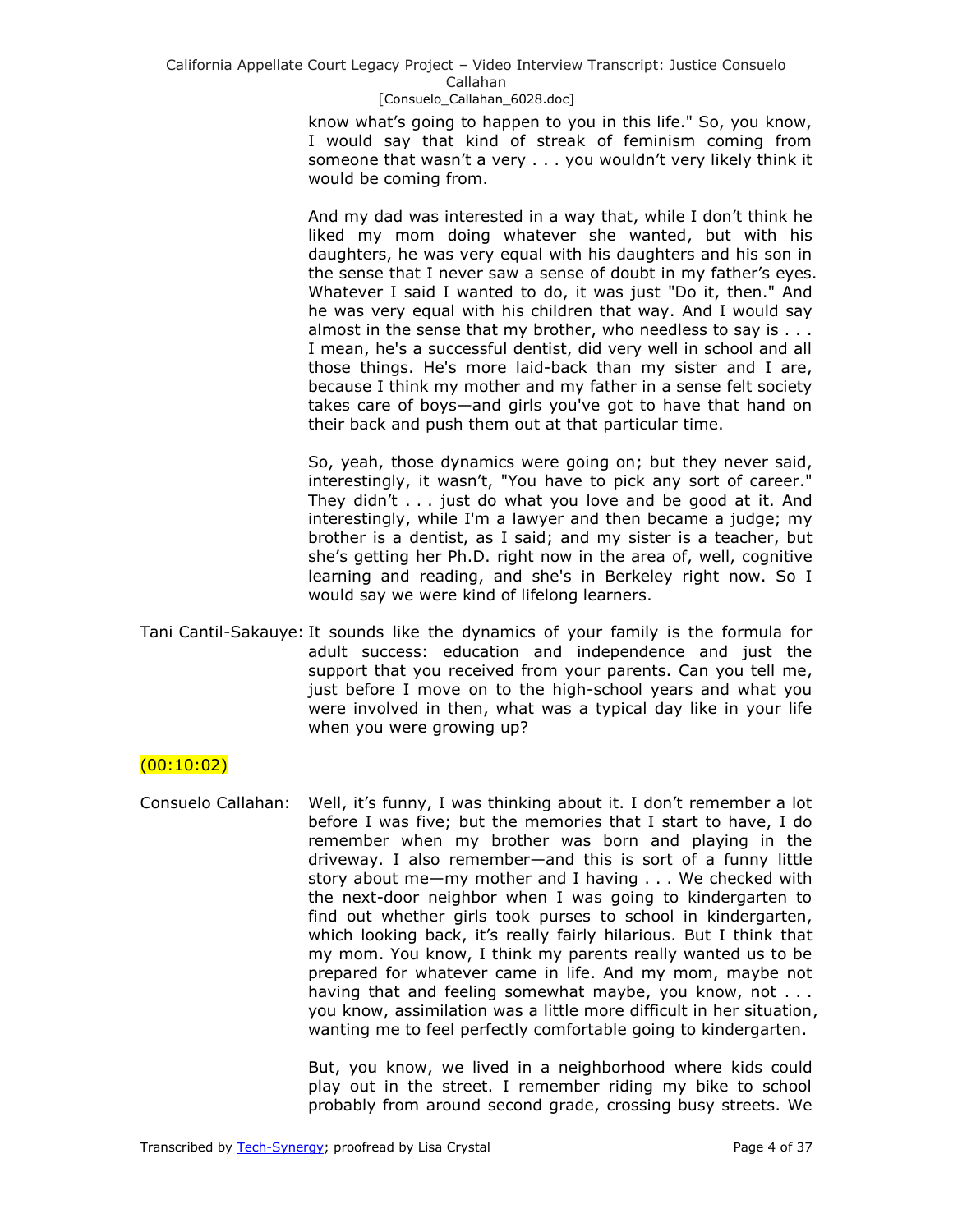### [Consuelo\_Callahan\_6028.doc]

would come home, we played in the afternoon, then after dinner was time to do your homework. And my mother was probably . . . if nothing else, we probably could have helped her a little more; but our job was to be a good student and to get our work done. So immediately we didn't even have to wash dishes; we had to go do our homework after dinner. I think we probably could have done both, but we kind of milked that for what it was. And so it was calmer in those days in the sense—I mean, my mom was always there when we came home. Kids didn't have a million activities like they do now. It was more playing, being a kid. And I probably . . . and for us, it was doing our homework and that type of thing. And I did take, you know, my parents were very . . . I took piano; that was sort of a mandatory in our family. I took some dance, and so you had to, there were things along those lines. I was a Girl Scout.

So I suppose it was the . . . I did have activities. I always did have activities, I had a lot of friends, and I really remember being pretty happy, not worried.

- Tani Cantil-Sakauye: Pretty fulfilled, it sounds like.
- Consuelo Callahan: Yeah.
- Tani Cantil-Sakauye: And when you were growing up, then, is it too young yet to have a mentor or a role model? Does that come later in your life?
- Consuelo Callahan: Well, you know, I suppose my parents and my family were really important in who I looked to for those things. It's interesting, because I was a little bit of a . . . looking back, I was not a shy child, and people always find it . . . because I'm not a shy person; so that always comes in.
- Tani Cantil-Sakauye: Did you say you were not a shy child?
- Consuelo Callahan: I was not a shy child; but I was a sensitive child. And people have tended to look at me later as being fearless. I like to perform. You know, I was a trial lawyer, and I'm really an extrovert; but I was really kind of a sensitive child when I was young, and new things did not come easily to me, that my mom had to send me . . . you know, I would kind of come running inside the house, said someone had hurt my feelings, and she'd have to send me back out to defend myself.

These are funny things. I read to a first-grade class a couple of weeks ago in Read Across America, and I was telling them how some of my fears when I was in school. I remember being afraid going first to . . . I think it was first to second grade when we went from tables to desks, because that was like a change. Well, what happens when you sit in a desk?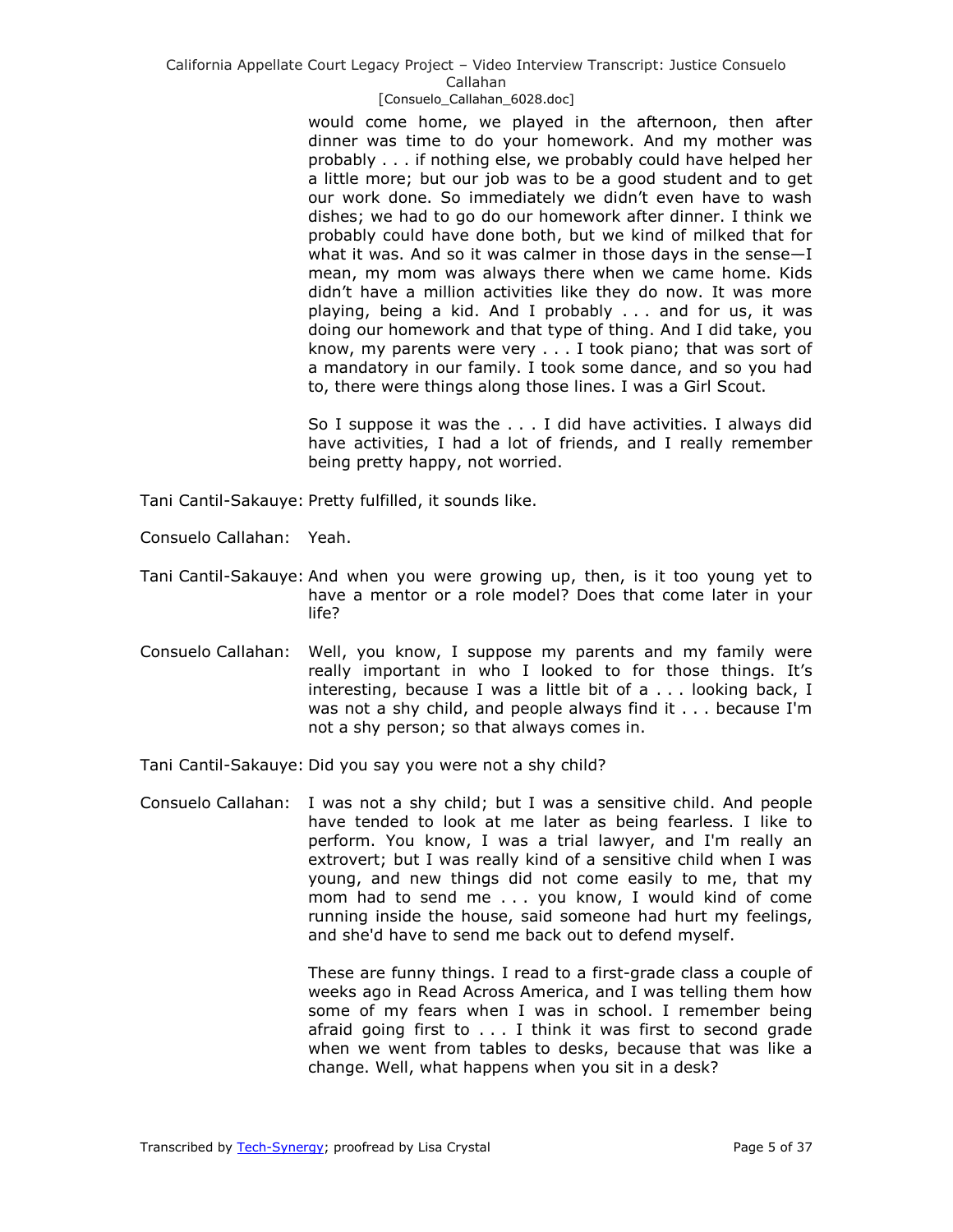> Then I had a fear of substitute teachers. I didn't like them, because that was . . . I think I liked routine, I liked predictability, and I think I've overcome a lot of that in terms of there's still probably that strain in me; but I know I don't give in to it. If I want to do something, I . . .

- Tani Cantil-Sakauye: Well, most certainly, I would say your career, your professional career, has been anything but routine or anything but predictable; so it seems that you have overcome that.
- Consuelo Callahan: Well, I think it was those early sessions of my mother sending me back out to defend myself, in that she was a big, "Well, just tell them how you feel," you know, that sometimes that I exercise my First Amendment. Maybe people could have done without hearing from me. *[laughing]*
- Tani Cantil-Sakauye: It sounds like your advocacy served you well early on. Tell me about high school and those formative years. It sounds like you moved to another city, and you started afresh.
- Consuelo Callahan: Well, it's funny. I think clothes, as you sort of started out, are sort of a theme in defining moments. I don't remember a lot about when I went to seventh grade. We moved very quickly before school started; I had no friends, I didn't know a soul. I remember to this day what I wore that day. You know, I had this sort of royal-blue pleated skirt on with this top that had these three little white pom-poms on it. And I remember it was a defining moment in the sense I think that not knowing anyone and knowing what it's like to just, you know, having to make my way that way. I've always since then been the type of a person if I look in a room, I always look around and see who's by themselves, who seems to feel uncomfortable, who doesn't know anyone, and try to be welcoming along those lines, because that always stuck with me.

# (00:15:34)

But it also stuck with me in the sense that as lonely and alone as you feel, there's always a light at the end of the tunnel. And so it made me realize that you have to be . . . you know, you sort of have to step back, you have to be alone. You have to be willing to walk through the tunnel to get to the light, or if you want to change things, you can't keep things the same. And so I remember that.

So by the time I got to high school, I did have a few friends; I mean, I had more than a few. And I always did have a lot of friends, and I've always tended to; I retain friends from . . . my oldest friend, for example, goes back to when I was four years old. And so I think at every point of my life, I have friends that I've collected and moved forward and that I still see.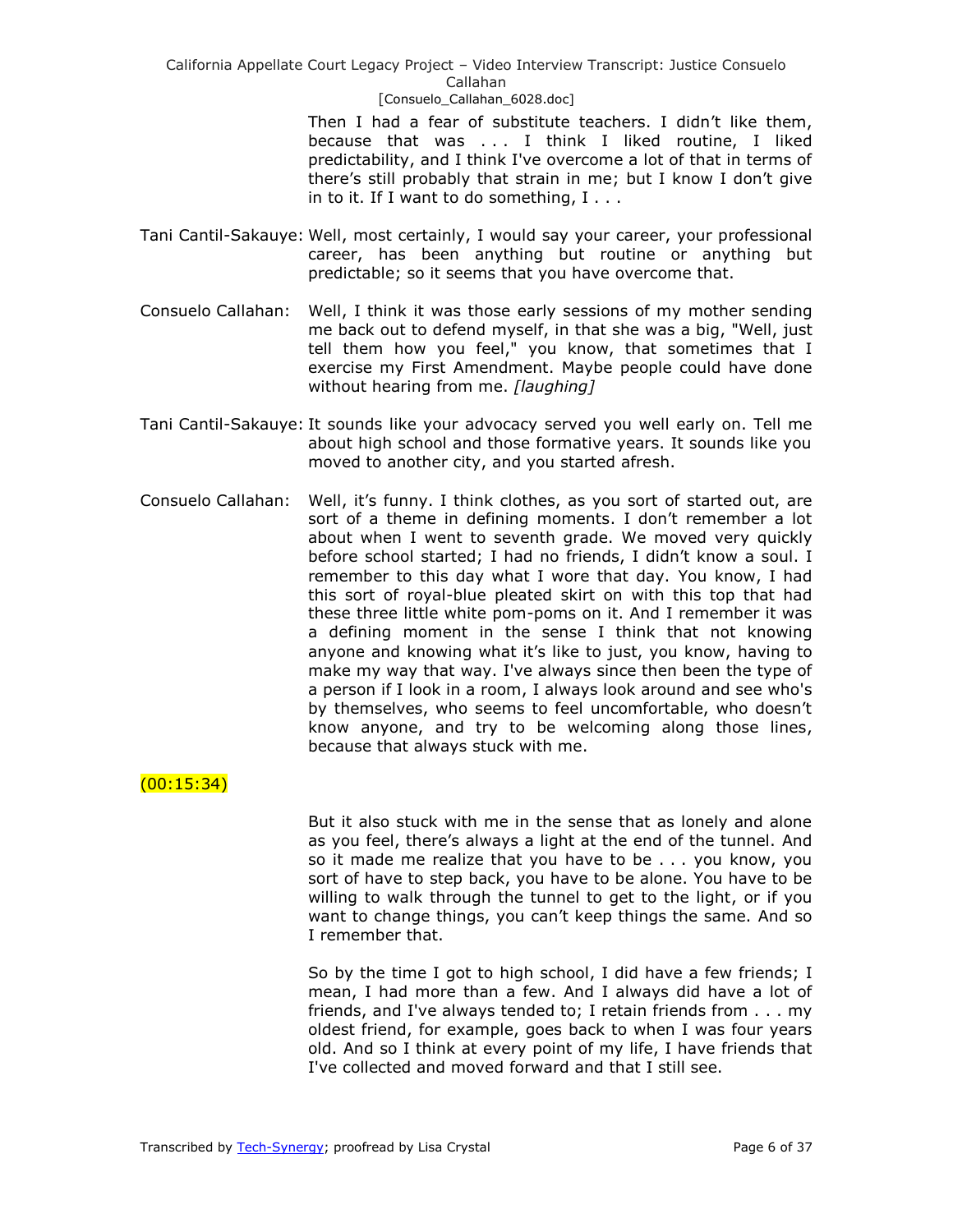### [Consuelo\_Callahan\_6028.doc]

High school was . . . I'm one of those people, too, I guess it will probably sort of sound like I've always had a good time. I remember high school fairly fondly. I remember the first day I went, I was very tiny—smaller than I am now—and walking and thinking, "Oh, my gosh, everyone's going to know I'm a freshman." You know, I think I weighed less than 100 pounds, I was 5'1," and I thought, "There's no way I'm going to blend in here." But that all worked out.

I think part of high school . . . at that time, I was already focused on going to college. I knew the things that I had to do. I was a serious student, but I also was involved in a lot of extracurricular activities. At that time for young women, they weren't playing competitive sports as they are now; I think that's something I would have done, had it been more available. And so the outlet at that time was you were a cheerleader or a song girl, and that's what girls did. And I did that, and I was involved in other school activities. And I think that I've always thought that I look like maybe . . . I don't want to say all of my life . . . people, they don't so much now, because I think people have broadened in their views. It was, "Well, you don't look like a lawyer," "You don't look like a judge," all of those type of things. And I think people didn't even . . . although my friends knew I was smart, but I don't think I looked that smart. And so I think that part of my life was always trying to figure out how can I blend in terms of so that I have the most access, that I have the most opportunities, but still be true to myself. And I think probably because I was outgoing, I was involved in a lot of activities that tend to make students popular in high school. Probably I wasn't at all apologetic about getting straight A's, wanting to be at the top of my class, and those type of things, because I don't think people thought that I was a nerd. And I think high-schoolers tend to be more concerned about fitting in rather than being true to themselves, and so I think that's sort of how I weaved through that.

- Tani Cantil-Sakauye: So it sounds like your parents instilled you with some wisdom and pride and that you dealt with the early issues of adolescent and wanting to blend in and wanting to be popular, but still being true to yourself and making sure you get the best opportunities. It sounds like high school was maybe not as traumatic for you as it might have been for other people who were pretty, smart, and popular at the same time.
- Consuelo Callahan: Yeah, and had to wait for their vindication, perhaps.
- Tani Cantil-Sakauye: Later on. *[laughing]*
- Consuelo Callahan: Yeah.
- Tani Cantil-Sakauye: And I'm just going to say that probably people who don't know you, which is I'm going to say outside the Sacramento and the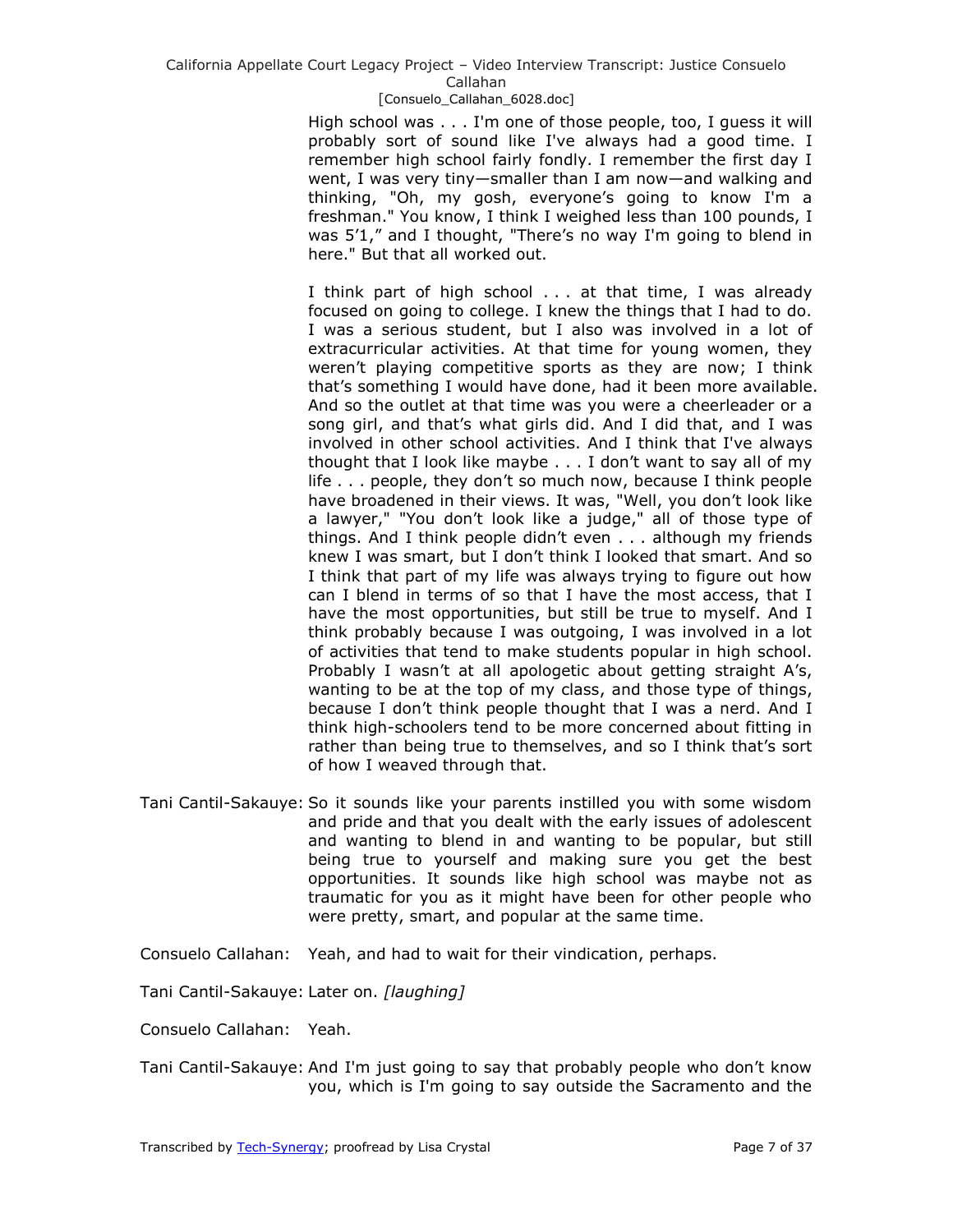> California community, probably still don't. You don't look like a judge. You must still get that from people who do not know you.

Consuelo Callahan: I think in a stereotypic sense, yes, because they somehow think about a gray-haired man that looks very distinguished. But I think everyone that knows me knows when I'm in court I'm pretty all about the business, and I think I have that . . . I have a fun and whimsical, down-to-earth, friendly type of side; but when it comes to doing work, there's another side to that, and I never had any difficulty either as a lawyer or as a judge, you know, controlling the dynamics of the courtroom. I mean, my kids even knew, I guess, that there's sort of a look I get on my face or a focus that I get that people . . . even though it's sort of humorous to me, but because obviously physically I couldn't intimidate a fly; but by the same token, when I'm on it and when I'm serious, people know it, and as an advocate or as a judge that when I tell someone something and when I told my kids something, everyone knew, "Hey, she means it."

## $(00:20:35)$

Tani Cantil-Sakauye: That's true. There's no question about that. People talk about your focus and your energy, and they do recognize that whimsical side as you referred to; but they do know, not only in court, but any time you put your time and energy into a project, you're all about the business, and I'll get to that in a moment.

> I wanted to ask you, because I read in one of your numerous bios I was reading about you that your interest in the law started perhaps in high school, and you had a mentor in high school. Can you tell us about that?

Consuelo Callahan: Well, the first time I ever remember saying out of my mouth that I thought I wanted to be a lawyer was when I . . . it was at a high-school graduation party that turned out to be . . . it was at the home of probably someone that will be in this Legacy, Justice Mody Sabraw was the . . . and his wife, Betty, and I went to high school with his son, Ron, who just recently retired from the superior court in Alameda County. And I was actually in Ron's wedding, because he married my best friend, Sherry, from high school. So it was all this sort of convoluted thing.

> But Justice Sabraw, or Mody, or whatever—I think we called him Judge Sabraw at the time—and he asked me, "Well, what are you going to do?" I was obviously heading off to Stanford at that time, and I said, "Well, I think I either want to be a lawyer or an English teacher." And that was the first time I remember articulating that, and it was odd that it went to him; but he was probably the only lawyer or judge that I actually knew at that time. And so I've often thought back to that, and it's been sort of interesting in the sense that the Sabraw-Callahan combination has . . . you know, we've crossed a number of ways, because then Ron, his son, we ended up being in law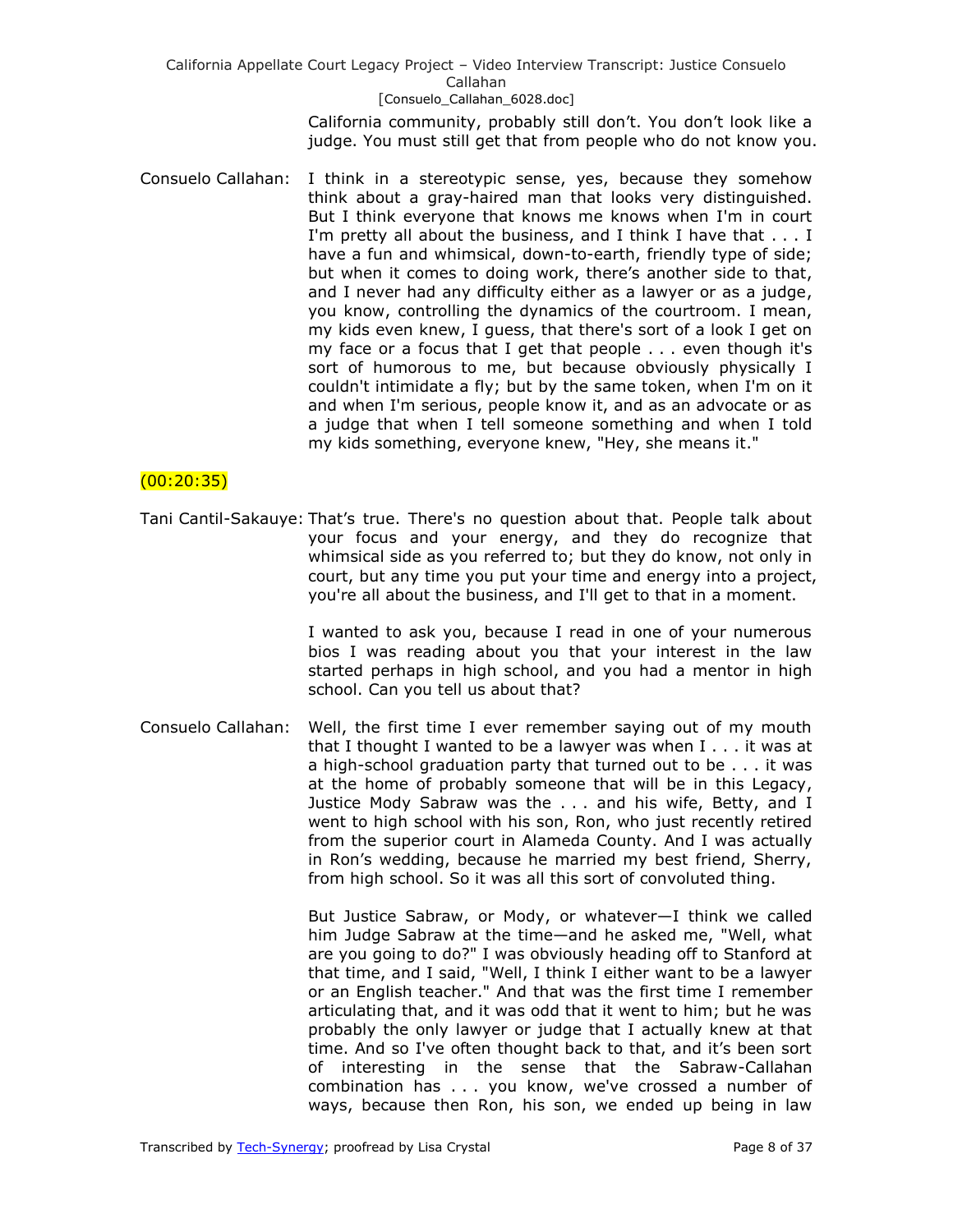### [Consuelo\_Callahan\_6028.doc]

school together and then we both ended up being judges. Then I ended up being a justice. And then Ron's sister later became a lawyer. Her name is Teri Block, and Teri was my law clerk for two years just fairly recently.

So our personal, family, and legal careers have somehow all been intertwined, and I think that I ended up being, whereas Justice Sabraw was somewhat of a mentor to me, that I ended up being sort of the same to Teri later on.

- Tani Cantil-Sakauye: Absolutely, and I know some of the folks you're talking about. And I've also heard, actually, in reading and knowing you in the community, that you have touched a lot of lives. You have helped and guided people by example and by your personal touch; but I'm going to get to that later also, as I get to your career.
- Consuelo Callahan: Okay. *[laughing]*
- Tani Cantil-Sakauye: Tell me about Stanford. Why Stanford? Did you know that that's where you would go? Were you always aiming for Stanford?
- Consuelo Callahan: Well, that goes back to a little bit of my focused mind. When my dad went back and got his master's and his doctorate from Stanford, at the time, you know, he had three young children. And my parents spoke to us and said that Dad was going back to school and that that was going to require, you know, a commitment from the whole family. He was going to be gone a lot, and the money would be less, even though we weren't rich starting; but it was going to be even less, meaning, you know, I had to quit piano lessons. It was a whole family effort.

And I remember my dad working very hard, and I remember he was the oldest person in his doctoral program, and when he graduated, he was first in the program. And I do remember all of us being there and being so proud. I mean, I get choked up to this day thinking about it.

Okay, I've got to get back together on this. But it was that, his going back to school, that I said, "I want to go to Stanford." And so as young as being in fifth grade, I started to focus on what I would have to do. And I knew I had to be academically at the top of my class and that I also needed . . . they looked for well-rounded and people that did other things. And so I remember even in high school that I had this little, tiny book, because we didn't have computers or anything like that then, where I wrote down all of my activities, because I knew I would need to remember that for . . . And I remember making a conscious effort at the things that I needed to do. And so it was something that, I think my dad going there and then seeing that and being exposed to the school, that I really was focused on that.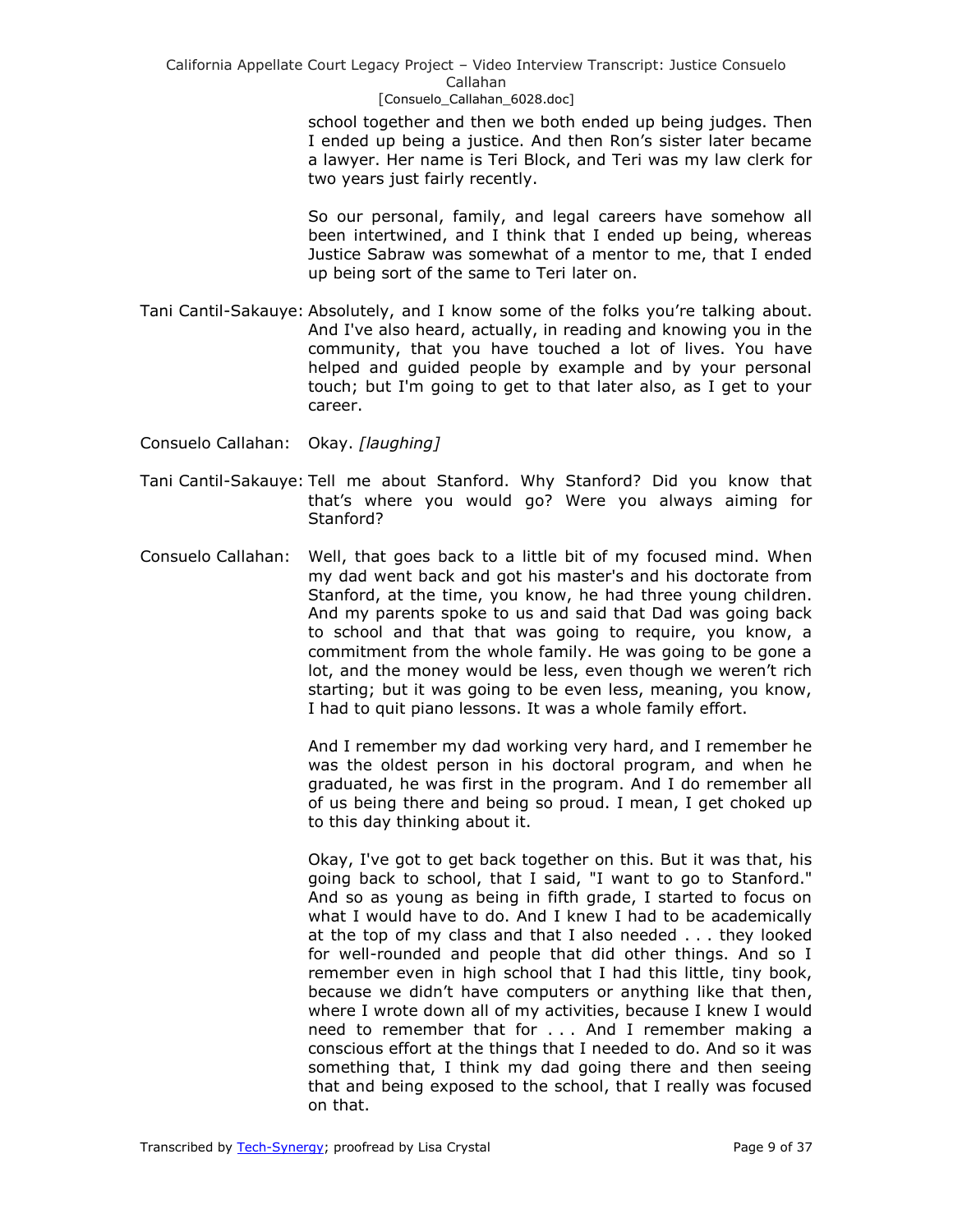# $(00:25:15)$

Tani Cantil-Sakauye: Now, why English at Stanford?

Consuelo Callahan: Well, I think I thought that I was . . . I've always been a talker, and I was a good writer, and communication I believed was always one of my strong suits. So I thought that that was a natural for me, even though my high-school math teacher, who I saw recently, called me . . . he said that I was a math giant, though I didn't even know it. But math was not really . . . I didn't think I was as good in math as I was in English, and I think that some of it looking back was a little bit the times and people encouraged women more to go into things that they thought were more consistent with female skills.

> But the interesting part about it as I look back is, I always tested higher in math on any of the standardized tests. And so if I were to do it, now that I've been there, done that, all of that, I might . . . maybe I'd go back the other way if I were to redo it.

> But as it turned out, I think it was consistent with my personality, and I think it ended up being consistent with the things I ended up doing. I mean, obviously, now that I've been an appellate judge for over 10 years, what do I do? Read, write, you know, all of that. And then as a lawyer, I was a trial lawyer, speaking on your feet. So I think it really was pretty true to some of my natural gifts; but I'm not sure that it was the only thing that I could have done.

- Tani Cantil-Sakauye: I see. I mean, it's clearly served you well; but it sounds like you are certainly not one of those lawyers or judges who avoid math.
- Consuelo Callahan: No, I can do math. *[laughing]*

Tani Cantil-Sakauye: Yes, that's right. *[laughing]*

Now, what years did you attend Stanford?

Consuelo Callahan: I was there from 1968 to 1972 during all the unrest when the universities were somewhat up in arms about the war in Vietnam. I remember having . . . they had the lottery for young men on the draft at that particular time. I can remember getting evacuated from my dorm with the National Guard out there and tear gas because of unrest on the campus.

> I also remember, I think it was in the spring of '70, we would have had to cross picket lines to go to our classes; so they didn't make people do that, and we all got passes, of which I was a little irritated because I thought I was doing better than a pass in my classes. *[laughing]*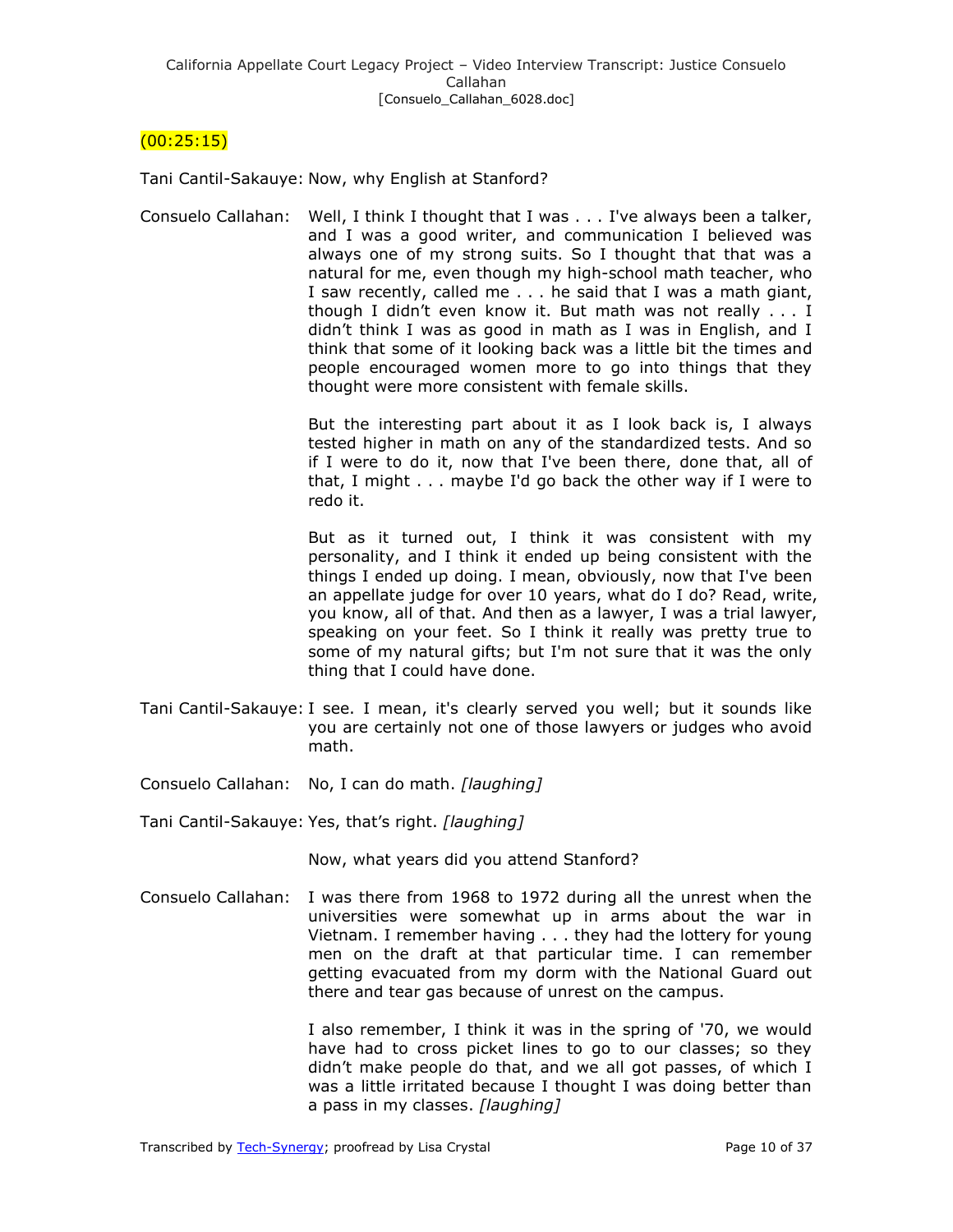So that was going on during that time. Although I would have to say—because I do remember at my freshman orientation, our memorial chapel, or MemChu as we called it, Joan Baez sang a song in the church; and it was not too far from when her husband at the time, David Harris, had been the president of Stanford, although Stanford was really not nearly as militant as Berkeley—we just couldn't really quite hold the torch.

- Tani Cantil-Sakauye: Well, I could see that, I could see that. Now, those are historical times.
- Consuelo Callahan: They were. It was different; it really was different. And I think in terms of just watching my children grow up, the difference in terms of that they didn't really understand war in the sense that my husband, for example, is a Vietnam vet, and a lot of people during . . . You know, people that I went to high school with went to Vietnam; and particularly people I think that went to high schools that had poor people there, a lot of the young men, they suffered a lot of casualties at that time. And that's something that we're now starting to . . . history is repeating itself a little bit again.
- Tani Cantil-Sakauye: Did any of that historical perspective and this experience impact you in your desire to become a lawyer? Because you were still "English teacher" or "a lawyer." So when did it jell into "I want to go to law school"?
- Consuelo Callahan: Well, I don't think that that was honestly a factor. I think it was my awareness of myself as I proceeded that and looking . . . I had thought about being not a college professor, but a highschool English teacher, because I did have teachers in my family and because my dad had been a teacher. I was looking at high-school students and remembering myself in high school and some of my friends, and I just decided that high-school students were not at the level. Most of them didn't care, they were really rude; they didn't do their homework, and they weren't very intellectually engaged. And I decided that was going to be a waste of my what I perceived to be my intellectual rigor in the area at that time and that the kids weren't going to listen to me. And it was just going to be more of a battle trying to find . . . you know, I just decided no and that I would rather do something where I would feel more empowered, where I felt that I could make more of a difference. And I don't think that, looking back, that's not true; but I think that also that was my perception. And I wanted to make a decent living, to have that independence that we go back to what my mother talked about, to give me choices.

(00:30:38)

I did want to make a difference. I did want to affect people's lives, and I would say that I saw being a lawyer as combining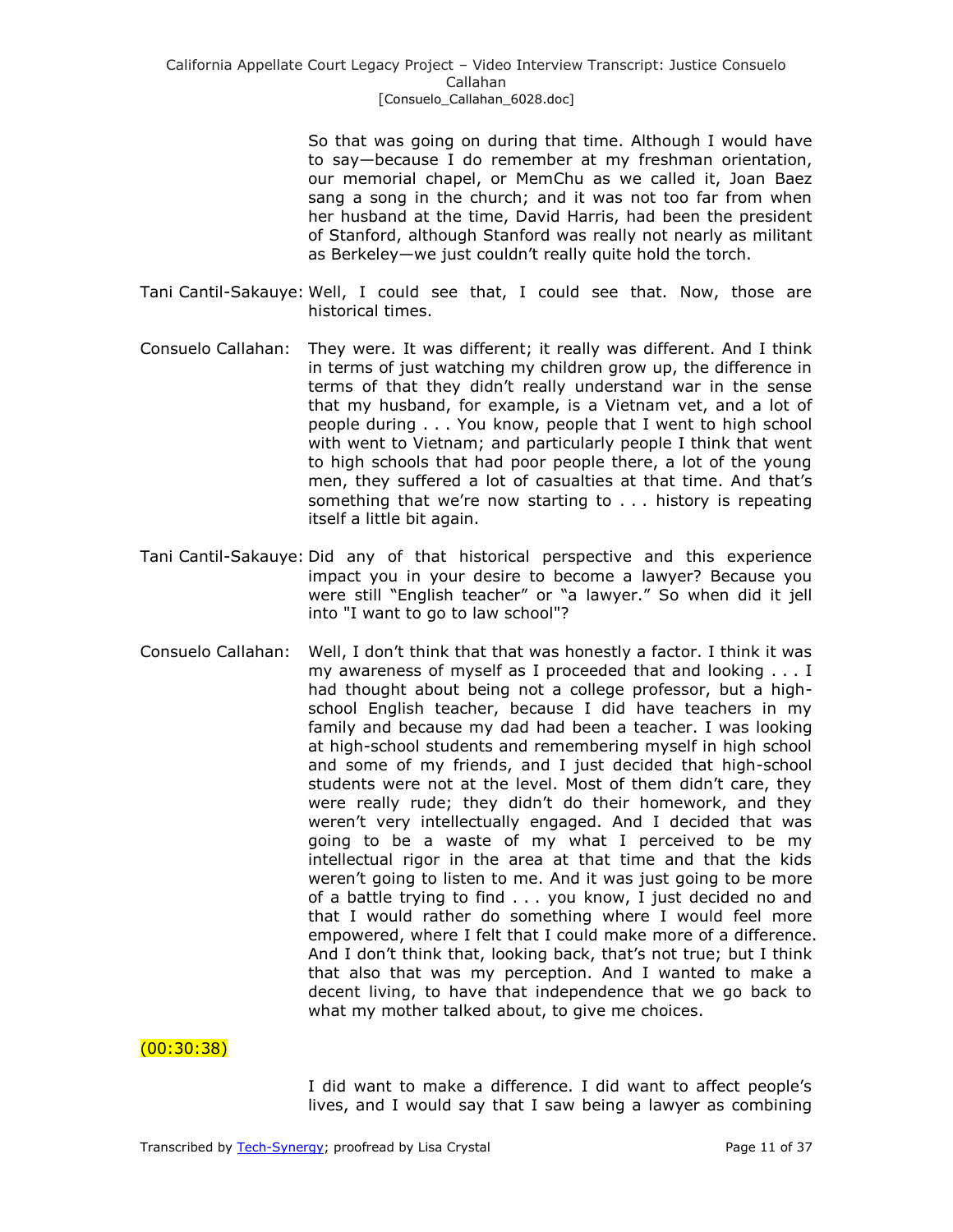> all of that. And I'd also recognized in myself at this point that I didn't particularly like taking orders and I liked being in charge more; and that being a lawyer seemed to offer the opportunity to have a fairly autonomous existence and a fairly in-charge type of existence. And I was seeing myself more . . . Whereas some people feel that the burden of the responsibilities is so weighing on them that they would rather be in a position where they have someone else making those decisions and they carry them out, I saw myself more as liking to be out front making the decision, and I was willing to . . . sort of the no guts, no glory. You have more opportunity to do what will make a difference, but also you can fall flat on your face; and I was comfortable with taking those chances.

Tani Cantil-Sakauye: You know, it sounds like, as you described your high-school years and Stanford, that you knew yourself pretty well, and you were wise to discern what made you happy and what your goals were and to focus. And it seems to have served you well to know yourself in choosing a career or planning your future.

So you graduated from Stanford with a major in English.

- Consuelo Callahan: Yes.
- Tani Cantil-Sakauye: And you applied to law school.
- Consuelo Callahan: Yes.
- Tani Cantil-Sakauye: And tell us about law school.
- Consuelo Callahan: Well, I've thought about it, looking back. I really didn't . . . I wanted to stay in California for the most part, and I find that kind of a little unusual. I had lived overseas when I was at Stanford. They have a lot of overseas programs, so I had been abroad for two quarters.

Tani Cantil-Sakauye: Where'd you go?

Consuelo Callahan: I went to England, because my language was Spanish and at that time they didn't have a campus in Spain. So it was fall back on the English language and to go there. And I really enjoyed that, and I think that that really opened my eyes. But I still wasn't prepared to move that far away from my family and that far away from my roots; so I felt very attached to California. Now I a little bit regret, thinking "Oh, I should have gone somewhere else, and I should have gone and lived in another part of the country"; but it still worked out okay.

> So that was part of the reason that I ended up here. And at the time that I was going to law school, there were less than 10 women in my law-school class; so it was a very different type of environment than what I see with law students now. And so we even actually had, one of my professors . . . this is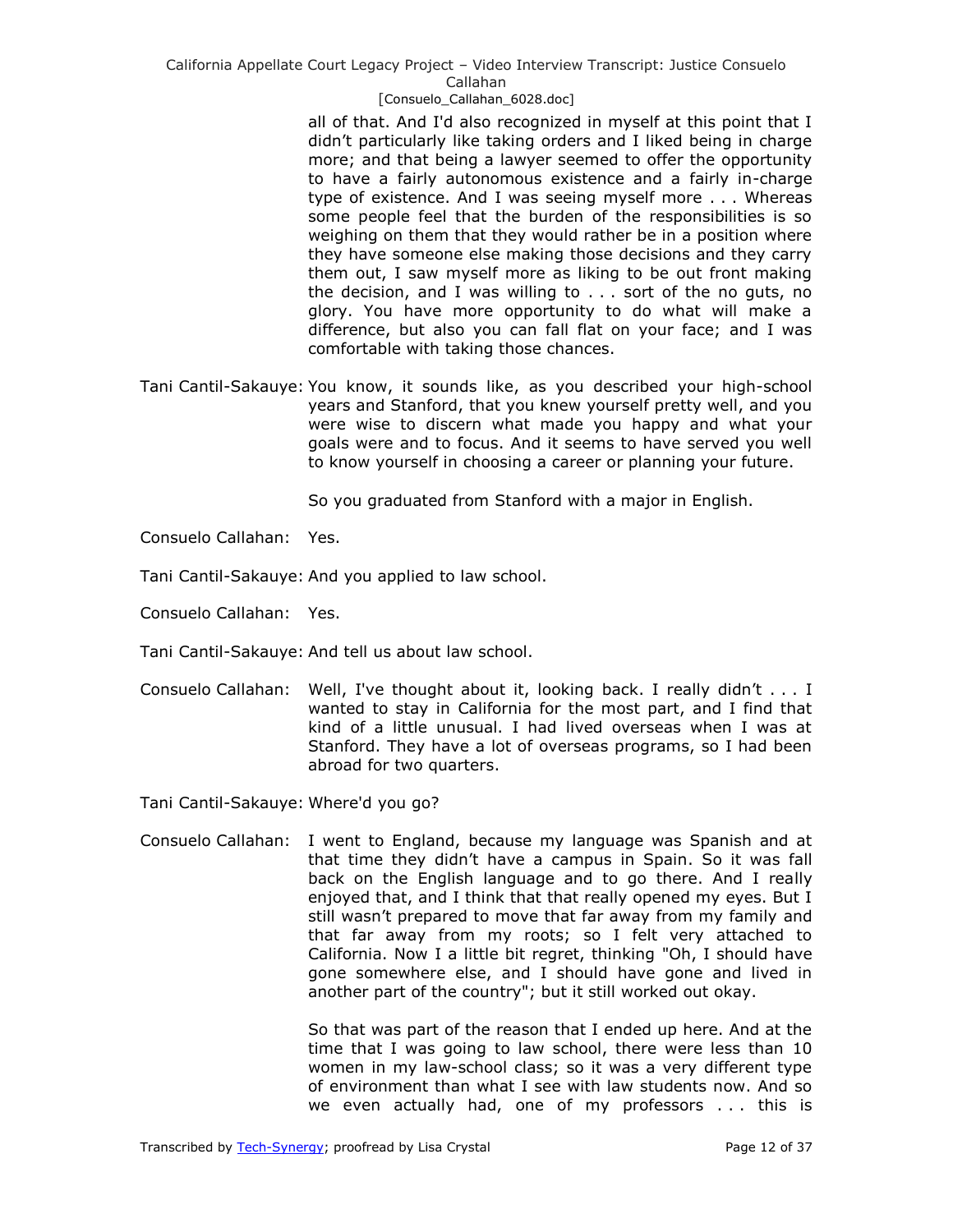something you would never get away with now. He used to have what he'd call Ladies Day. He'd just come in and say, "It's Ladies Day," and he'd only call on the women that day. And so you just didn't know whether to, you know, run out of the classroom at that particular time. And I know that you would never get anywhere with doing that at this particular time.

Tani Cantil-Sakauye: You might be pilloried, I think.

Consuelo Callahan: Exactly. But there weren't enough of us at that time, and we were a little bit intimidated. And actually, I would say I did not like law school; and that people find surprising, because I love the law. I've loved being a lawyer. I've loved being an appellate judge, and I love the study of the law, the development. I don't know; I hated law school. And I think at the time maybe I was young, and then suddenly it was fairly adversarial, and I think at the time McGeorge really was sort of a boot-camp mentality. And at that time they were establishing themselves, and they did have a fairly high attrition rate. And one of the things that I would say was a defining experience for me in law school, that there were a lot of scare tactics going on and a lot of pressure in terms of people felt that they might not pass. And I had always been a successful student up until that point in time, and I found my confidence a little bit shaken. And I really fell prey to some of the scare tactics that went on.

 $(00:35:00)$ 

And then when the first year ended and I had done fine in law school and I realized that I had allowed myself to be psyched out, I told myself "I will never allow someone to do this to me again. I've always been a good student. I know what I have to do. I can rise to the occasion. I will work hard. And I'm not going to let—I'm not ever going to be intimidated again." I understand how to approach things and be successful in things, and I've not looked back from that.

And so while at the time I didn't find that to be a pleasant experience, looking back, I think it made me really much stronger; and it also made me pull back, you know, go back into myself and realize that I'm not going to let the outside world define what I can do and who I am, and I'm not going to let people make me feel doubtful of what I know to be true. And I've never suffered from that lack of confidence, or I've never allowed myself to fall prey to that again—not to say that I don't get nervous like anyone else, but not in the way that I did that first year of law school.

Tani Cantil-Sakauye: In that first year when you said there were less than 10 women in your class, we're talking 1972 to 1975.

Consuelo Callahan: Right.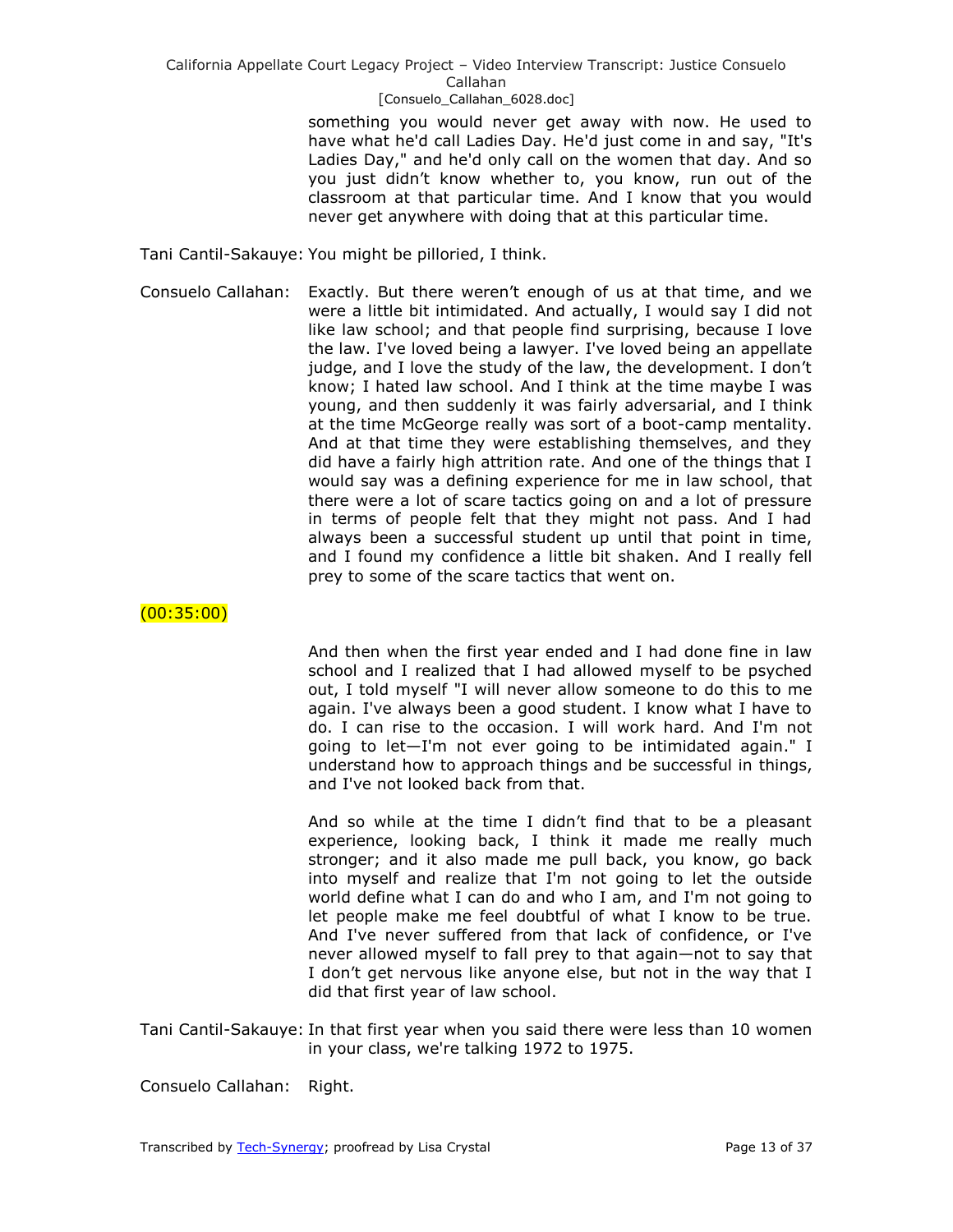- Tani Cantil-Sakauye: Did those 10 or those women make it through all three years, as well?
- Consuelo Callahan: I think basically all of them did, except one didn't come back, who was my first-year roommate. And you'll love this: her last name was Justice. And I'm not sure that she could not have come back; but I think that she chose not to, because she had been very sheltered. She came from out of state and just she had too many things on her plate at one time—being a law student, the pressures of law school, being away from home all at one time—that she elected not to come back and finish. But I think otherwise everyone else did.
- Tani Cantil-Sakauye: Did you have any mentors or role models or favorite professors other than the man who would save you for Ladies Day?
- Consuelo Callahan: Well, actually, one turned out to be kind of a favorite of mine; and I'm not sure I was his favorite student at the time, but I think I became one of his favorite students is Claude Rohwer, Professor Rohwer. And the interesting part about that was, he was my contracts professor, and after I left law school I didn't have as much to do with the law school for a while because I . . . when I moved to Stockton and I wasn't here. But when I came back to the Court of Appeal, I got very involved with McGeorge, and he still was a professor there; he was still there. It was like nothing had ever changed; the clock had not moved forward. And we actually became very good friends, and it was a fun thing to come full circle. And there were a number of the professors that were still there coming back.

So, you know, I would say that he . . . and I went back and looked, and he was the one that gave me my diploma that I actually have a picture of in chambers, and I went back and made a picture for him later; so we both looked a little younger and a little better, but it was fun to see that it had come back full circle.

- Tani Cantil-Sakauye: It's come back full circle in a number of ways, because you've been very supportive of Pacific McGeorge; you've been very involved. Can you tell us about a few of those activities that you do for Pacific McGeorge?
- Consuelo Callahan: Well, I ended up getting back involved with the alumni board, and I ended up being president of the alumni board. I do guest lectures there. I frequently do mentoring with students. I have students that served as my externs.

And from that involvement, as well, I am now a regent for the University of Pacific, which is the main campus; it's Pacific McGeorge, and so it's the main campus.

So education has become a big focus of things that I'm interested in. And I think with maturity and appreciation of my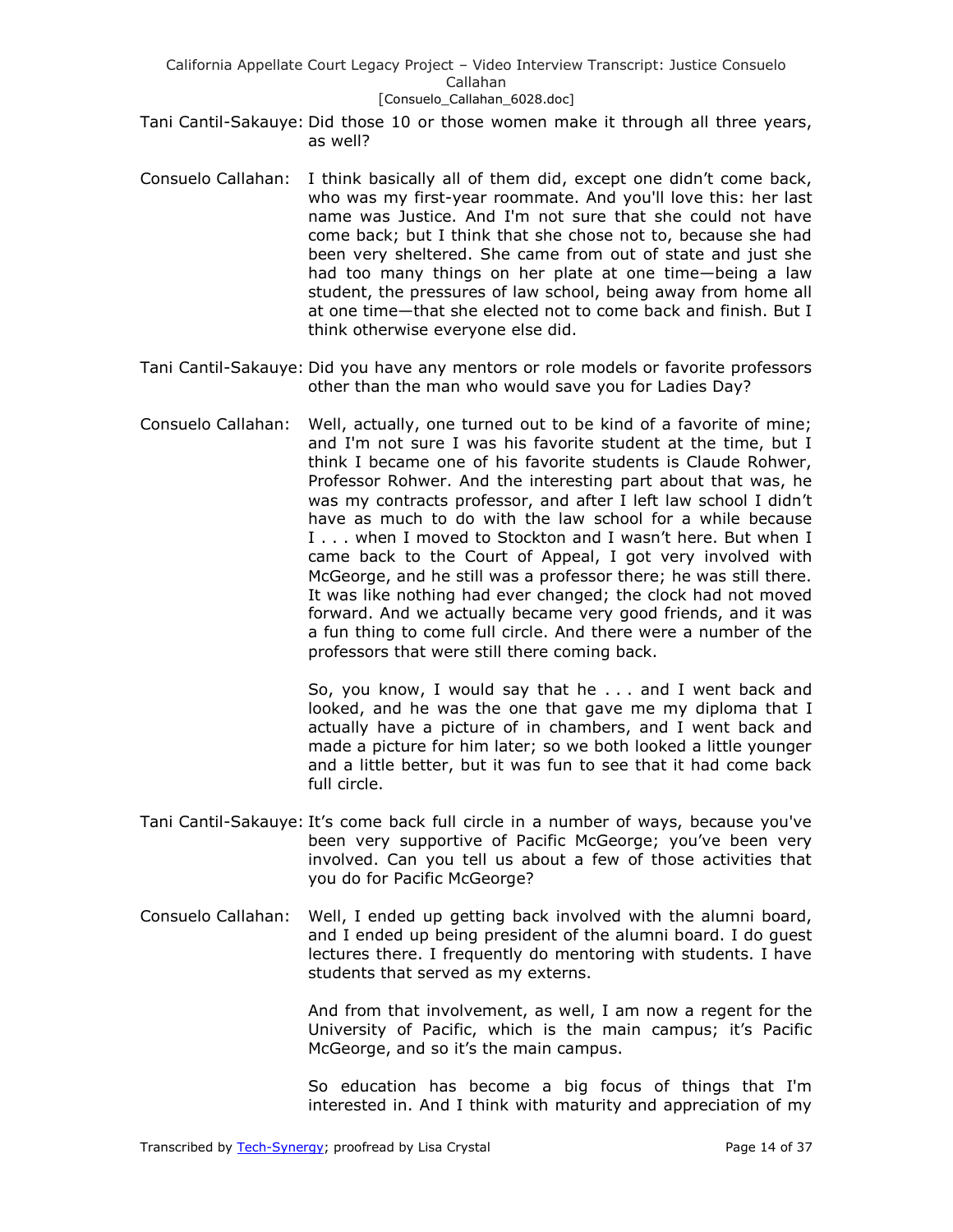### [Consuelo\_Callahan\_6028.doc]

career, even though I didn't like and enjoy law school, I'm very grateful for all the doors that it's opened, all the opportunities that it's presented me with, and just a wonderful legal career and making me a very good lawyer; and also being there for me as I proceeded through as a lawyer. The confirmation process even for the federal court, the dean wrote me . . . you know, was supportive of me, wrote a letter and all of those things. And so I guess I have an indebtedness and a gratitude that I've been very happy to have the opportunity to repay and be involved with.

Tani Cantil-Sakauye: Well, you're probably, truly one of their more famous alumni that ended up coming up through the judiciary; because they've had a lot of great alumni, and you have to be in those ranks, I would imagine.

### $(00:40:00)$

- Consuelo Callahan: Well, hard to say; but I'm there. *[laughing]*
- Tani Cantil-Sakauye: We know you are.
- Consuelo Callahan: Yeah. *[laughing]*
- Tani Cantil-Sakauye: Now, I want to know, after you graduated from McGeorge, you went to Stockton. Did you know what you wanted to do? Why Stockton? What was your first job?
- Consuelo Callahan: Well, I actually—and this also seems somewhat incredible as I evaluate life as it is now—but I was really afraid that I was not going to be able to find a job, because there were not very many women practicing at that time and certainly not in the private sector. I didn't have any lawyers in my family, as I said; so I didn't have any contact to fall into, and so I actually didn't . . . I really hadn't even interviewed for any jobs. People didn't do it like they do now, where by the end of their second year they know where they're going to be for the rest of their lives. Most people interviewed for jobs either their last year or after they graduated from law school, and so I really didn't know what I was going to be doing.

I had done an internship with the public defender's office after my second year, and I had worked there my third year in law school, as well, 20 hours a week. And so I thought I'd like to be a public defender or maybe a district attorney, and that had interest for me.

But I really didn't know what I would be doing, and a friend of mine from law school by chance called and told me that the city attorney in Stockton wanted to hire a woman. And the city attorney was a friend of his; and the city attorney's wife, I believe, had gone to Stanford, and so they liked that about me. And I was a woman. And could I get right down there. And I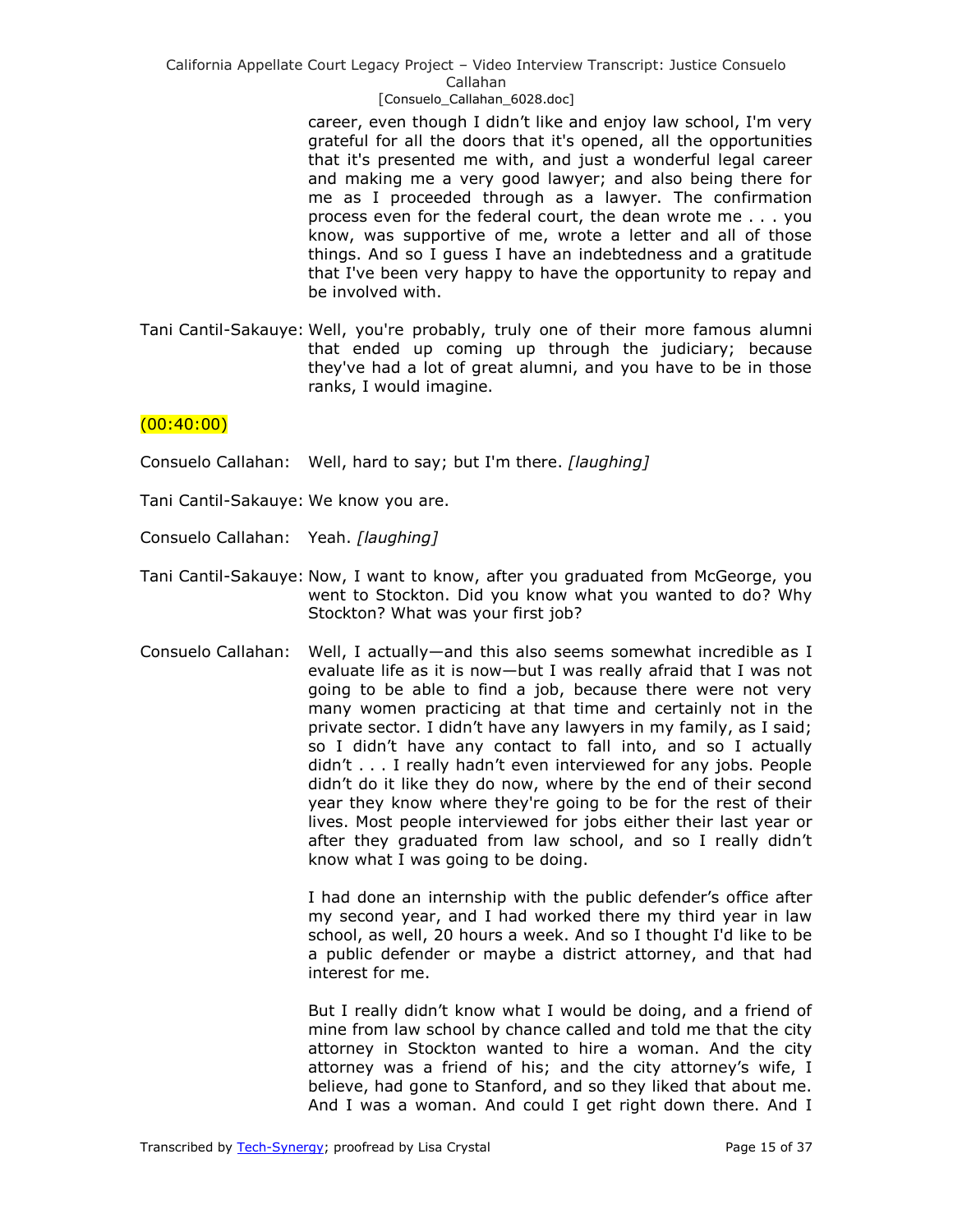### [Consuelo\_Callahan\_6028.doc]

had just taken the bar, I had just finished it the week before, and I went and he hired me and "When can you start?" And I said, "Well, right now." And I basically went to work right away.

So I would say it wasn't a terribly thoughtful process. *[laughing]* It was a question of opportunity presenting itself at a time when I had student loans, I didn't have a job, and I thought, "Well, we need to get this show on the road." And I actually felt that there were reasons I would want to be in Stockton, and so that seemed good; but I pretty much knew I wasn't going to stay at that job. I thought, "This will put me in Stockton, I can get my bar results, I can look around and see what else is there and give me an opportunity to see what else is there." And it wasn't that long after I passed the bar that I actually was offered a job by the district attorney's office and the public defender's office. And the DA offered me a job the day before the public defender and I jumped right on it, even though I think I wanted to be a public defender a little bit more. And the rest was sort of history.

Tani Cantil-Sakauye: So the DA got you by a day.

- Consuelo Callahan: Well, they did, and there was a little other component in that that I realized that public defenders had to lose a lot more in their cases. I had already focused on that, and I had recognized that that was not one of my strengths and that I was much happier winning; and that I decided that since the DA, that was a bird in the hand as it were, but also that I knew that I would not have to lose cases nearly as often. And you have to define your success differently as a public defender, and I already knew that. And I realized that sometimes I just had a hard time losing things, even when I knew that that was the right result and that I had done a good job for a client; but I just personally didn't get right over it. And so that was part of the deciding factor, I hate to say.
- Tani Cantil-Sakauye: Well, when you went to the district attorney's office in San Joaquin County, did you see that as a career? You could see yourself as a career prosecutor?
- Consuelo Callahan: I don't think I've ever seen myself anywhere for the rest of my life, and I'm not sure that I . . . don't have that picture of myself right now. It's hard for me to always say, "I'm at my last job," because I always want to think that there's something out there that's going to be really interesting that's ahead.

So I don't think I did see it; I don't think I saw that far ahead. I saw it as something; I knew I wanted to try cases. I felt that it presented a good combination of being able to do public service, helping people, getting up in front of people, working on my advocacy skills; but I don't think I saw it as the end. But I'm not sure.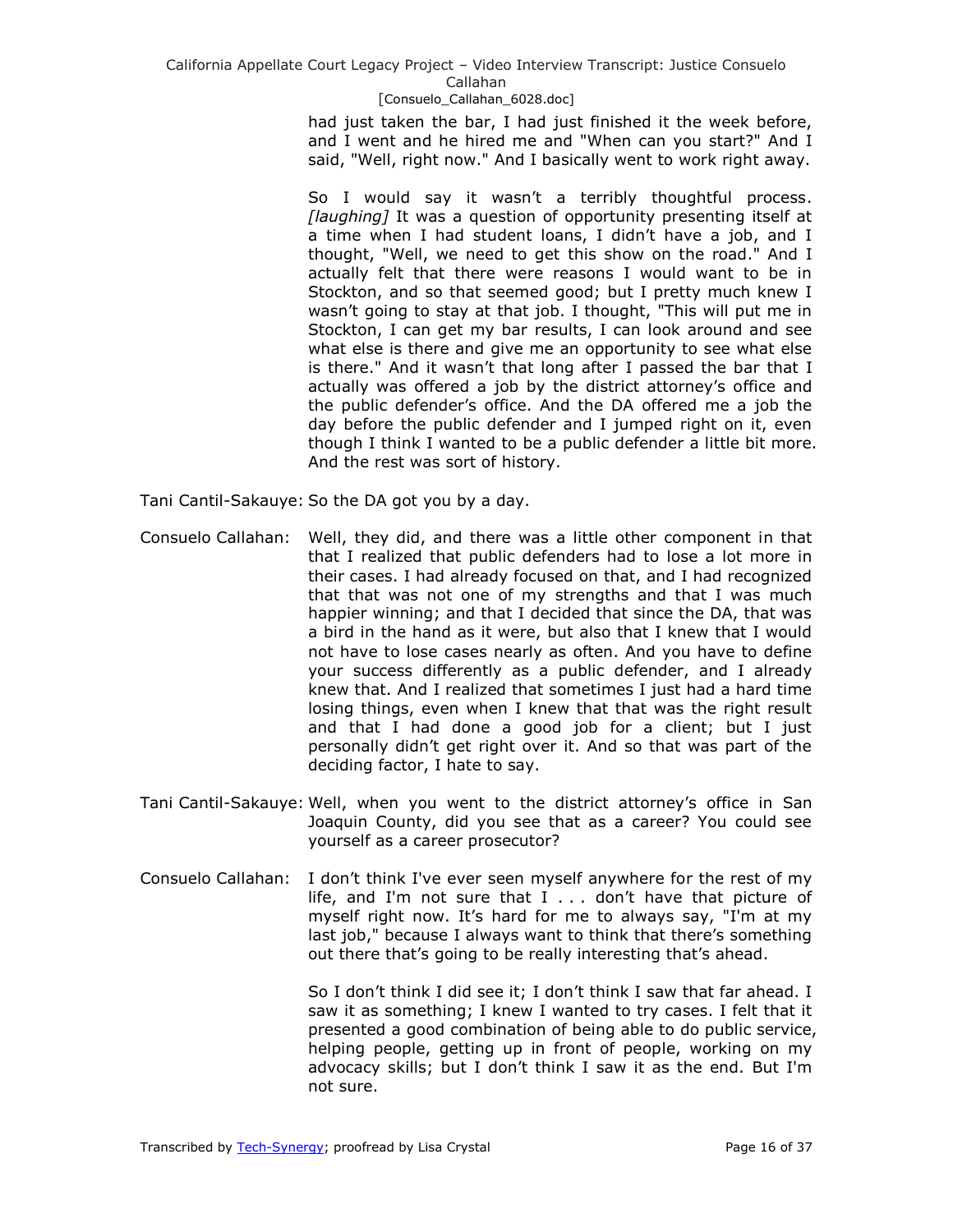Tani Cantil-Sakauye: Well, let me see. You spent 10 years there.

Consuelo Callahan: Ten and a half years, yeah.

## $(00:44:59)$

- Tani Cantil-Sakauye: Tell me about the kind of cases you handled. I know you finished up as a supervising deputy district attorney, but tell me about those years and those cases and what you learned about yourself.
- Consuelo Callahan: Well, my first jury trial was two weeks after I started, and in those days people did not . . . We were not nearly practically as ready as the young lawyers are now when they go into . . . We didn't have the extensive trial-ad program. So although I had appeared in court when I was a certified law student as a public defender . . . So I remember I went down there—it was a drunk-driving case—and I ran down there, and running back at the break I told my supervisor, "I'm not having fun yet." And I said, "I'm terrified." He said, "Well, I never told you this would be fun." I said, "Well, I thought once I got going, I'd feel better about all of this."

And all that really went on was, I was happy in that first trial to just get up when I was supposed to get up and be in the right places and know when I had to make my arguments and all of that. But it was pretty terrifying. But I also learned that I can do terrifying things, and like all good things come to an end, so do all bad, and I moved on.

And in those days, we tried a lot of cases; we were in court all the time, and I moved pretty quickly into handling felonies. And some of those felonies involved prosecutions for rape and child abuse and sexual assault. And things were still pretty . . . those were really difficult cases, as they remain to be difficult. And there was a little bit of stereotyping, that people felt that women would be better in those type of cases, and I really didn't want to be channeled in that direction necessarily. I had no objection to it, because I felt that the best lawyers should be handling these cases, because they're some of the hardest to prosecute. But I didn't think that women were better than men, necessarily; I felt that it was more good lawyers are necessary for this.

But somehow there was a push, in terms of my supervisor's wanting to push me into that. And so when we had a new DA, he said, "I want you start a Child Abuse–Sexual Assault Unit where we have vertical prosecution." And so I started that unit in the DA's office and supervised that for a period of time and continued to prosecute those types of cases. And then they went into infant homicides and that type of thing, and then from that I went into career criminal and homicide and capital prosecutions.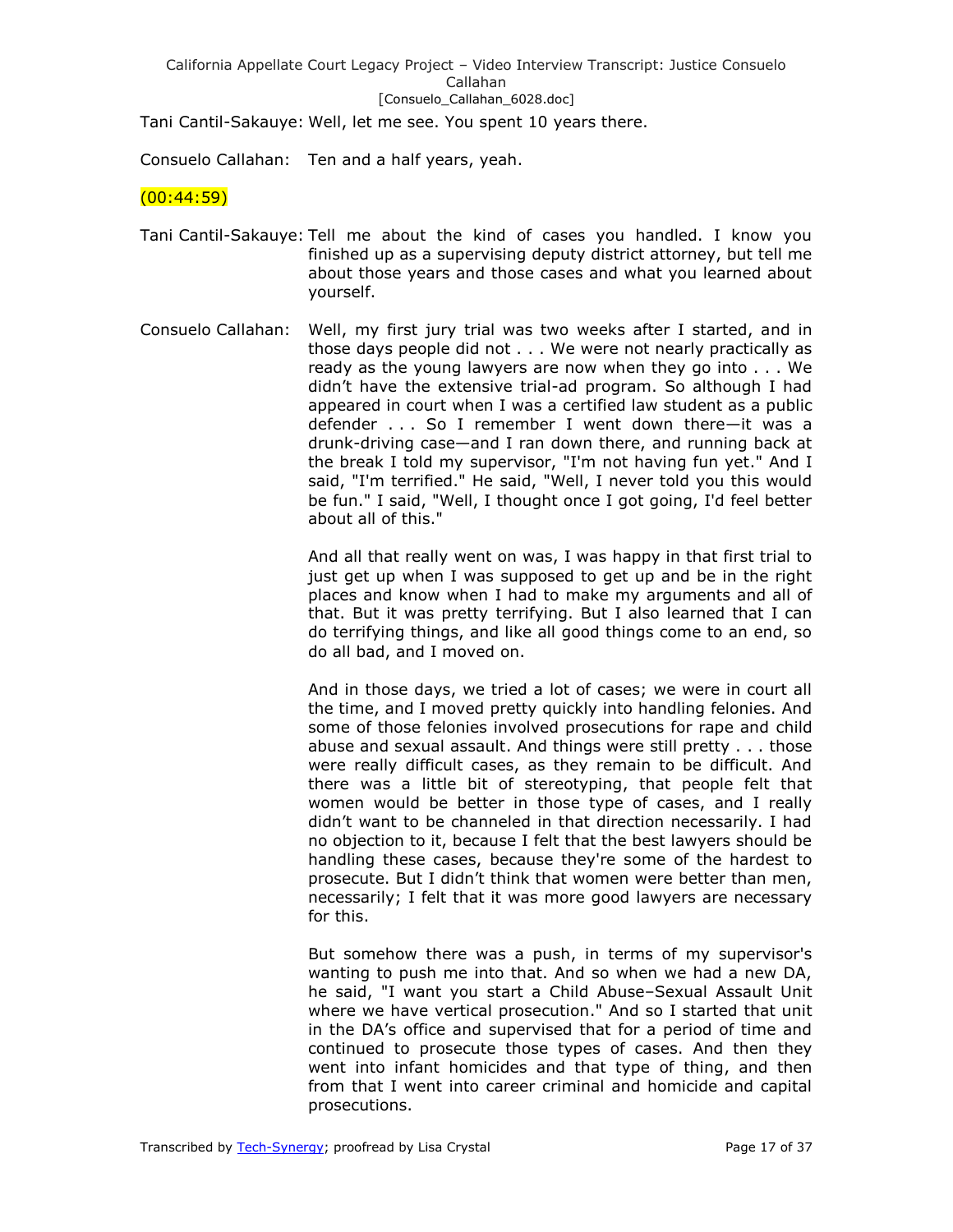So I really pretty much ran the gamut, did a lot of trial work, was in trial all the time; did supervision as well, but when I did supervision, I carried a full caseload.

- Tani Cantil-Sakauye: Tell me about what it was like to be an attractive, petite female prosecutor talking to a jury in front of probably a male judge.
- Consuelo Callahan: Well, it had its challenges; but as you've already probably seen, a challenge is something that I'm always up for, and I learned quickly. I remember when I first started out, because I was 25, that people would be in the office and I might be preparing witnesses or police officers, and they would look at me—and I looked younger than 25, as well—that they . . . I could see in their face, "She sounds like she knows what she's talking about, but this just doesn't look right." I could sense the disconnect here, and I noticed as I got more mature, that was helpful; looking a little bit older was helpful.

But I learned very quickly to make a negative a plus from the standpoint that jurors are just regular people. And I could communicate with people better than a lot of people, and I knew how to do that. Or I felt a lot of times that people misjudged my ability, and I was very quick to take advantage of that. If you underestimate your opponent and your opponent knows that, and it's just right there to take advantage of that . . . I think that I won a lot of cases because people somehow maybe trivialized what I was capable of, and before they knew it, they hadn't realized what had happened—you know, they were beat.

And I remember my supervisor—who remained a very good friend of mine till his death, which was fairly recent—he said to me, "Well, you know, actually you're becoming a pretty good lawyer." And I looked at him and I said, " 'Becoming?' " I said, "What do you mean?" I said, "I haven't lost a case since I've been in here. You tell me some other trial lawyer that you're supervising that's got a better track record than I do." And he's sort of backing up as it's going on here.

## (00:50:08)

But it was always that I think I did always have to continue to prove myself. People always really on some level marginalized what I was capable of, and eventually they realized that maybe I was going to make something of myself.

But jurors are funny. They go with the evidence; they go with the person that's the most persuasive. And I learned very early on that I was going to be more prepared. You know, I was going to hit it and I was going to do it, and I was successful at it.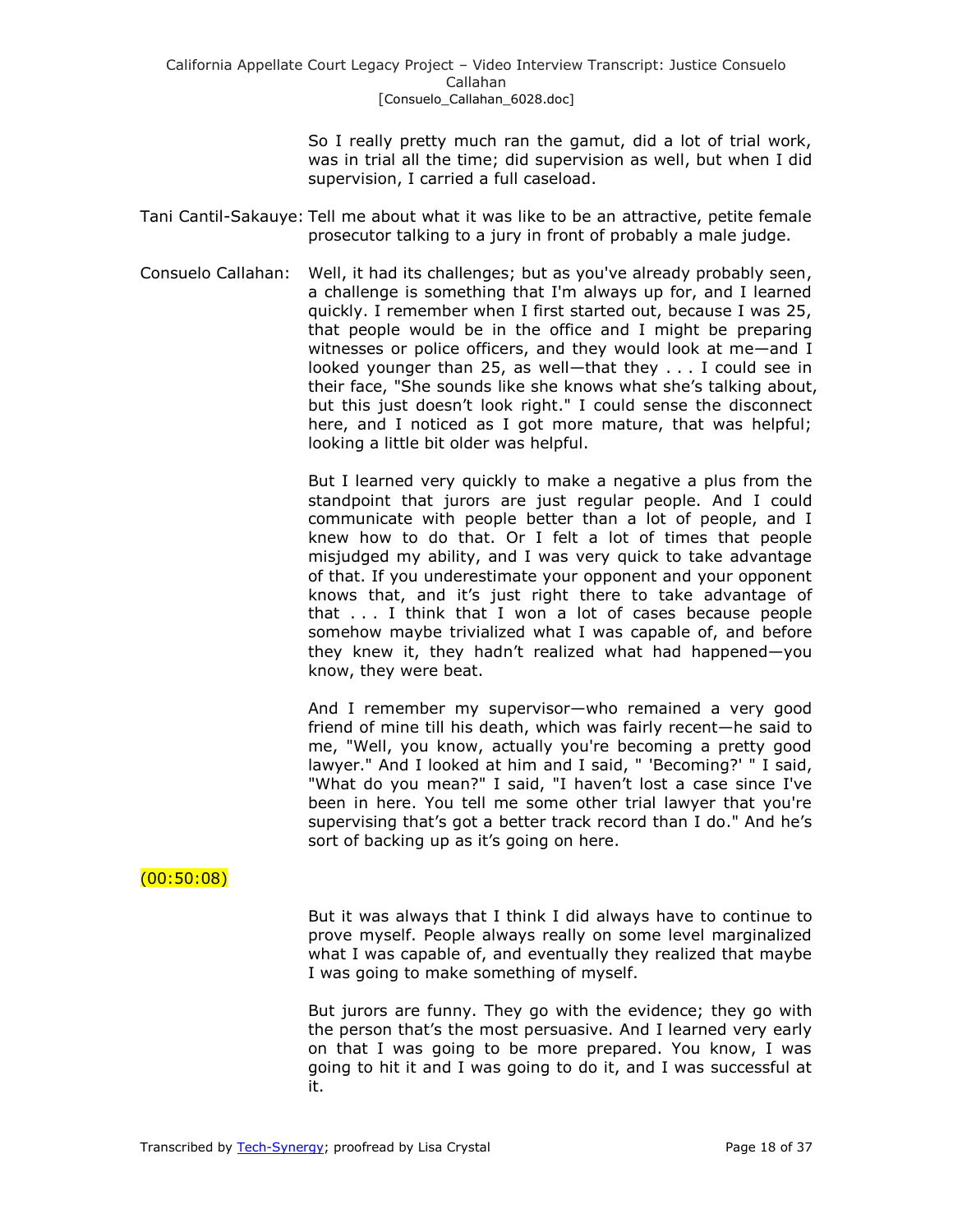### [Consuelo\_Callahan\_6028.doc]

I also realized that I used . . . I remember one time I finished, I think it was a six-week murder trial, and a couple . . . I had just gotten back to my office, the jury was back, and they called me to the front desk and said, "There's a couple of jurors that would like to talk to you." And there were two women that came in, and they sat down and they asked me, they said, "We just need to know, how long a trial do you have to have before you wear the same outfit?" *[laughing]* They said, "We couldn't wait every day to come and see what you were going to wear, and we felt at the end of the trial that there should have been Wardrobe for Connie Callahan by Such-and-Such—that that should have been rolled on the credits." But you could look at that as maybe they weren't getting it; but I had just convicted someone on a very difficult case. They had done their job. But what I heard there was, I need people to listen to me and I need to communicate with people. And if how I dress, if how I look—if they can somehow relate to me—if that makes them listen to me more than someone else in the courtroom or they can't wait for me to be there and they can't wait, you know, that's what all trial attorneys want.

And so I always, I think, integrated my personal capabilities into what my professional capabilities were and made it work for me, even though some people might have given up sooner.

Tani Cantil-Sakauye: Well, exactly. You made a positive impression. You were the one to watch in the courtroom, and you turned it around in your favor.

> How about apart from the courtroom? I imagine there weren't a lot of female prosecutors, and you're in a typically maledominated profession; your witnesses are very often male law enforcement. Can you talk a little bit about that experience early on in the '70s?

Consuelo Callahan: That's interesting, because I think the Establishment was always more that . . . would find difficulty in maybe giving that sort of responsibility to a woman. Police officers, witnesses, victims, when they realize that they have a lawyer that's very engaged and is very prepared and can put forth and can come home with the results, they much prefer that person, because that's their lawyer; that's the person that's taking their case to court. So I actually never had issues along those lines.

> I think a lot of people liked me handling their cases much more than other people and would somewhat look for me to handle them. So from that standpoint I don't think I had any . . . there wasn't a prejudice there, because people on some level understand what's going to work and who's smart, who's prepared. And sadly, not everyone that works in the public sector or anywhere in life, not all lawyers are as engaged as others. So in that, I never really experienced any difficulty.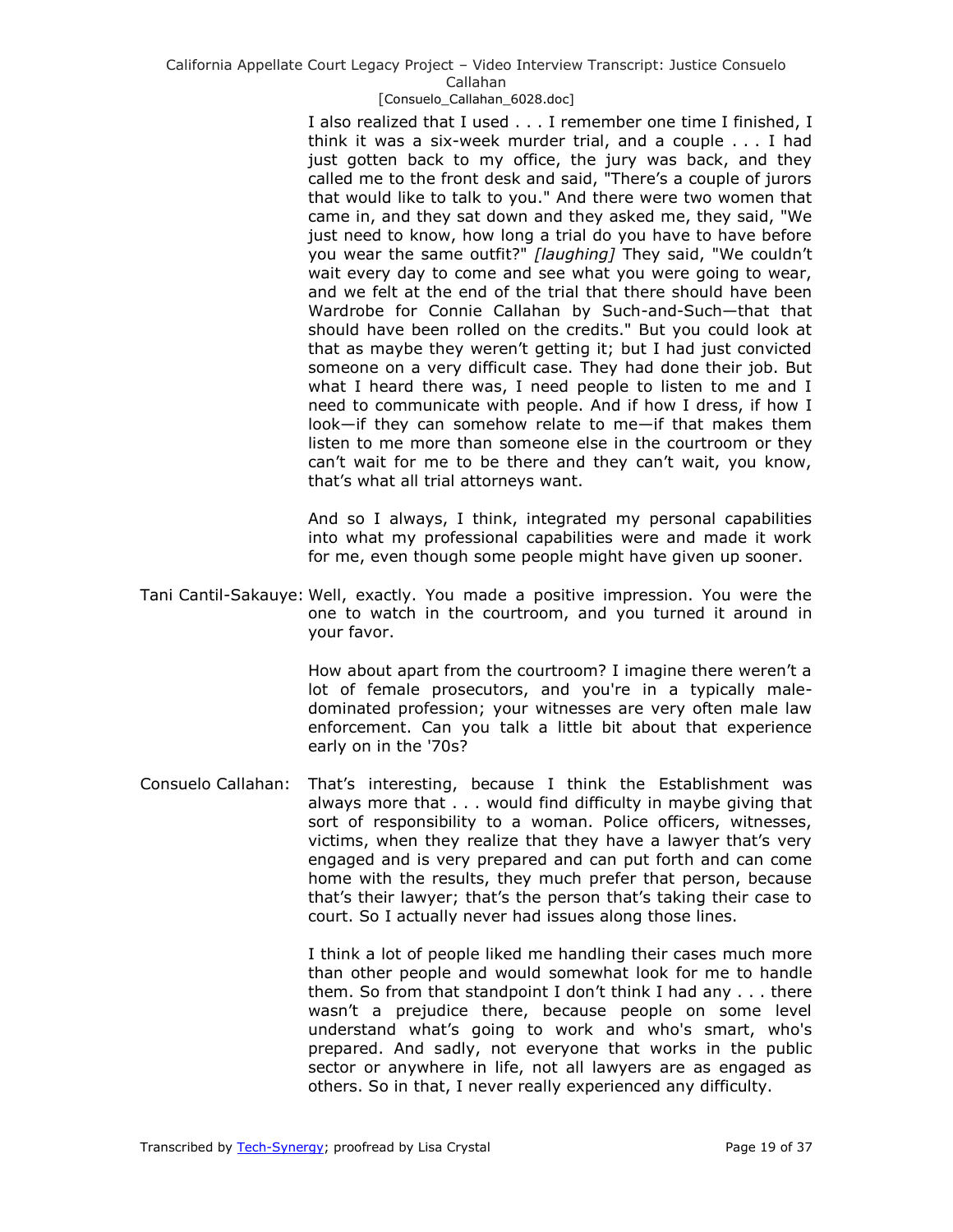#### [Consuelo\_Callahan\_6028.doc]

Other lawyers, when it came to when cases were being assigned, I think as I established my reputation, I think that I didn't have difficulty in getting good assignments. I think that there was a little bit of stereotyping from the standpoint in selecting supervisors. They were not selecting women to be supervisors as frequently as they were men, and the Child Abuse–Sexual Assault Unit, which I was supervising, I think that that was something that they wanted women to do those or they wanted women to go to juvenile or those type of things. And so I resisted going to juvenile, because that was not something that I necessarily wanted to do; and I'm not really sure, I might even be worse with kids than some people. *[laughing]*

Tani Cantil-Sakauye: But I doubt that. I doubt that. Okay, so after 1986, I've heard in one of the bios I've read, the doors opened, and you had a milestone. What happened in 1986?

### $(00:54:51)$

Consuelo Callahan: Well, my milestones always have setbacks with them, as well, that in the . . . Well, I became commissioner of the municipal court, and that was a great opportunity. But that's when I had decided to put in for a judicial position for the municipal court.

> It was down to two people, and the person that I competed with was the commissioner at that time, and he actually got the appointment to the municipal court judgeship; and then when he got that, then I got the commissioner position. My druthers would have been to get the judgeship first; but that was okay, and it turned out to be . . . it actually turned out to be an interesting thing, because while he was still later on the municipal court, I was already on the state Court of Appeal. So I guess being commissioner didn't turn out to be, you know, such a bad thing after all. *[laughing]*

Tani Cantil-Sakauye: Didn't hold you back at all. *[laughing]*

Consuelo Callahan: No, but I think that it was a very good place for me to start. And I really look back fondly on those days, probably more fondly now than at the time, because I did a lot of traffic and I did a lot of small claims, and I did everything that they wanted me essentially to do by stipulation. So it was very similar to being a municipal court judge at the time.

> But I think my time with small claims and traffic, I dealt with a lot of pro pers. I just dealt with regular people that were coming to court, were totally angry, totally distraught; and somehow I had to learn to make chaos out of their lives and reason with them legally without the filter that you have when you have attorneys who understand the law. And I feel that that really carried through with me in my career as I've gone along and become more removed from the actual people,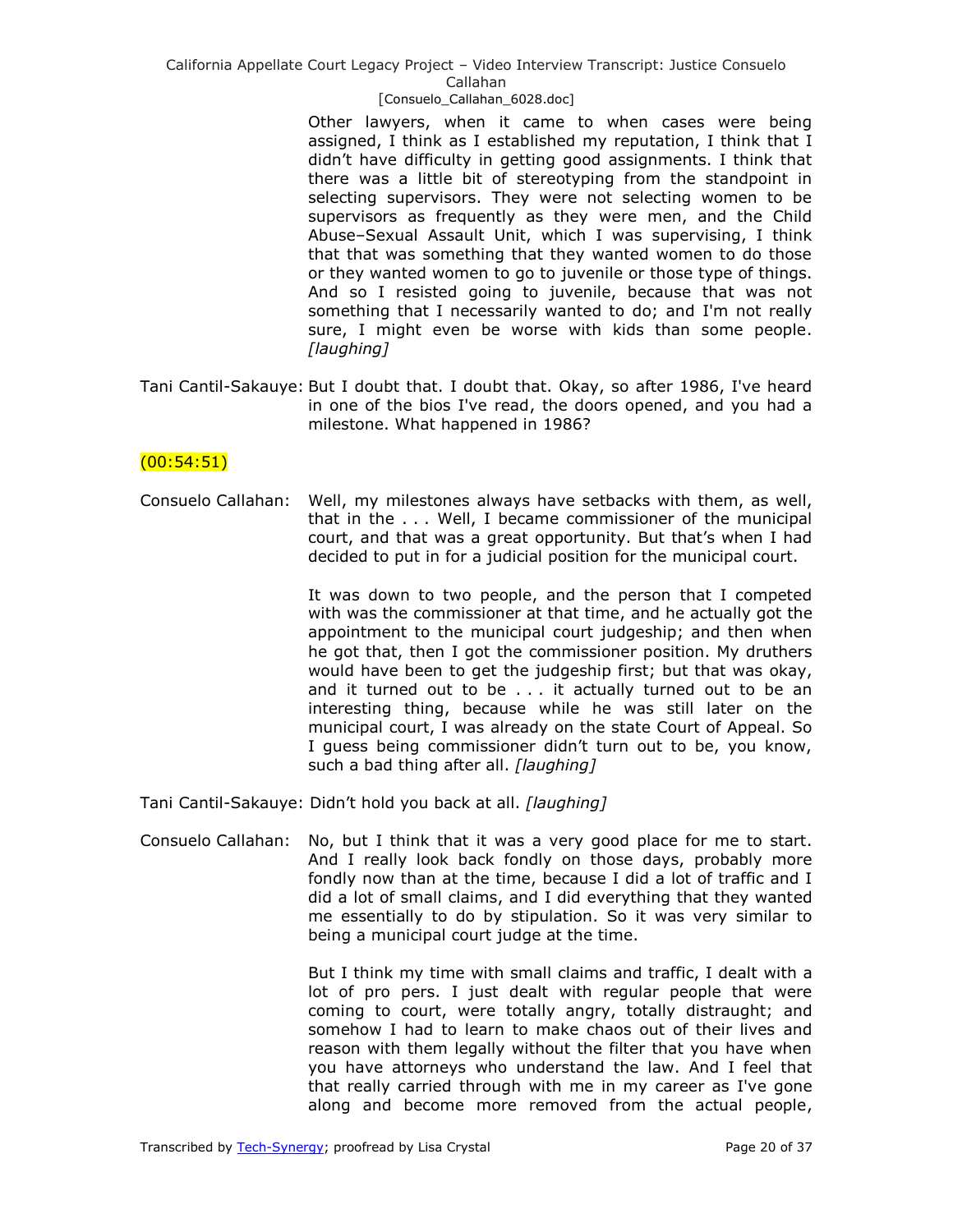[Consuelo\_Callahan\_6028.doc]

because I saw so many people. And I'm really glad that I focused on that judging is really about people and people's lives, and I think that those opportunities really made an indelible mark on me. And so I never . . . even though now I don't see the parties—because I'm seeing lawyers basically, I'm looking at briefs, I've got boxes of appellate records—I know that they are real people behind, you know, behind those cases. And I haven't ever lost that, so I thank people for that.

And I've had people compliment me after that in the sense to say, "Well, I felt really comfortable in your courtroom." And even though I'm all about business, I really want people to be able to come and say what they have to say. And I would like to think that I am respectful, I don't put people down. And I don't think that people . . . Even lawyers, I don't think lawyers react well when you completely nail them to the point where they feel humiliated that they can't answer the question; and they're not even going to come close to doing the best job that they can do. And when you talk about court, you really want people to come say what they came to say, and intimidation when it steps over the line doesn't allow people to do that. So those days of communication, I think, have carried through with me.

Tani Cantil-Sakauye: I agree with that. I've read information about you, and I know a lot of people say that you are a lawyer's judge and that you are practical; and that you keep in touch and you know what's really happening; and you do realize that the law is about people, and that's how you write and that's how you run a courtroom; and that's what makes you accessible. I've read that in just about every reference I've read about you in your bio.

> Let me ask you, when you were . . . what caused the transition or when did you apply for superior court, and how did that come about?

Consuelo Callahan: Well, I suppose it should go back to a little bit, I think, that says something about who I am. When I decided I wanted to be a judge, and that was not . . . that was just an evolution in terms of after being in court every day as a prosecutor for all those years and seeing a lot of different judges, I said, "Well, I think that's a logical extension of my skills, and it would be something that would interest me and would challenge me." But I told myself, "If I become a judge, I'm going to go to the highest court as opportunities present itself. I'm not going back to practicing law. I'm committing myself to the judiciary, and I'm going to take on any challenges that come in front of me."

> The first judicial appointment to me was not the end of it, because I thought, "Well, if others present themselves, I want to take on those challenges." And I think it's not about resting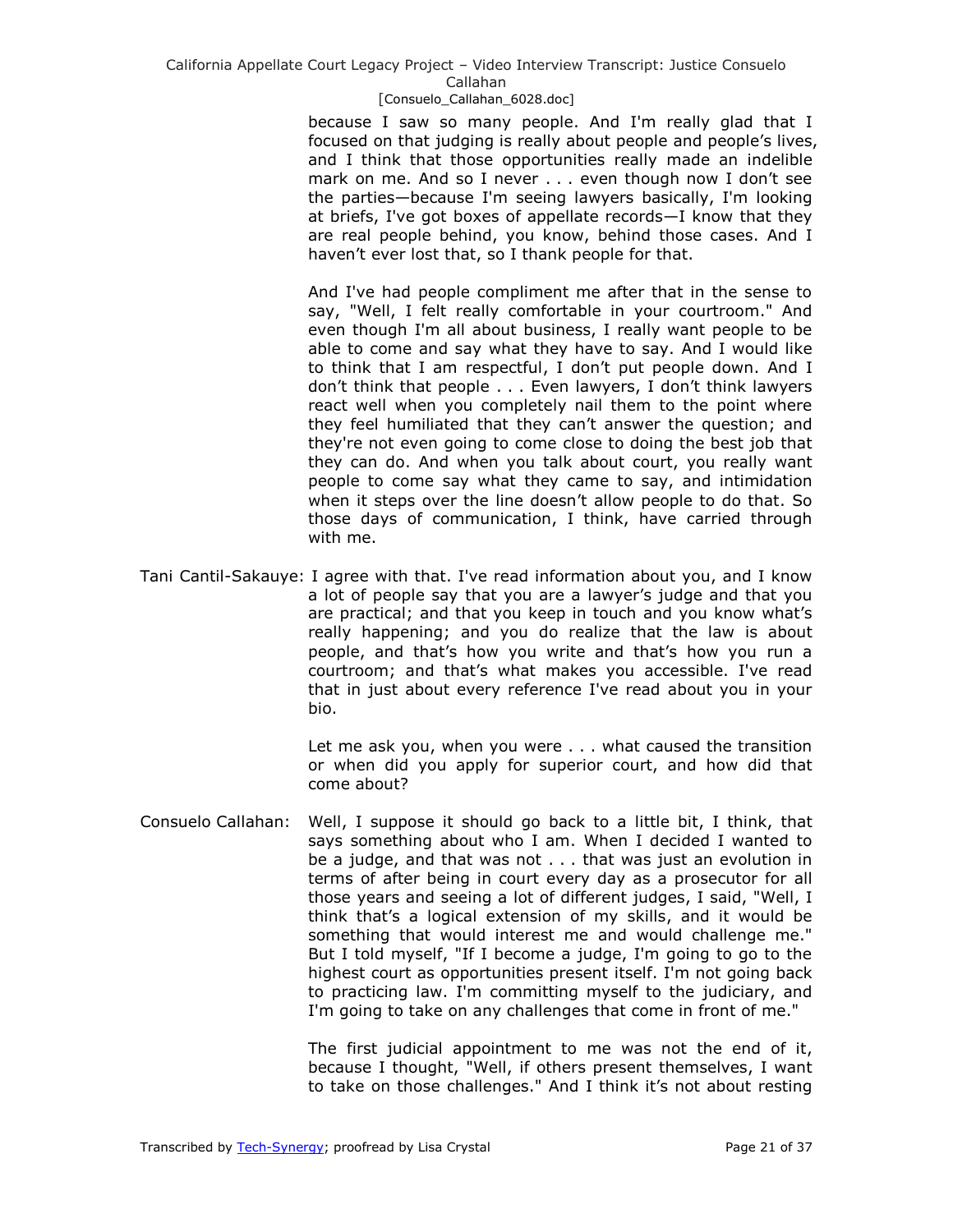on your laurels; it's about learning as much law as you can and being the best judge you can be.

### $(00:59:52)$

So it was just sort of natural in the sense that when I felt I was prepared to move on and there were further challenges, that I wanted to do that. And I saw the superior court particularly in terms of . . . because I had been a high-level prosecutor doing, you know, the most serious type of cases, I wanted to get back in superior court where the trials are longer, more complicated legal issues. And I wanted to do as much civil as I could do, because since the only civil experience I'd had as a lawyer was in the city attorney's office, and that was fairly brief. So once I went on the bench, too, I said, "One of my weaknesses is I'm very strong in criminal law, I'm very strong in trial work generally; but I haven't been a civil litigator, I haven't been a civil practitioner. And I need to do as much civil as I can both to open doors for me in the future, but also to be the best judge that I could be."

So then I really actually sought out civil assignments, and every year I asked to be in civil law and motion, or to do complex civil litigation. I would take those cases off the wheel, and really at the end I was doing law and motion, I did complex civil cases, and I was doing homicide cases basically back to back. So because some people like to do more calendar cases, they like to do shorter cases, they don't like to have those things hanging over their head, those were my happiest moments.

*[Off-the-record discussion]*

- Tani Cantil-Sakauye: Okay. You were on the superior court from 1992 to 1996, appointed by Governor Wilson, correct?
- Consuelo Callahan: Yes.
- Tani Cantil-Sakauye: And when you were on the superior court, did you miss being an advocate, being a prosecutor?
- Consuelo Callahan: Sometimes I found myself, when the lawyers were doing things that were less than . . . that when I really didn't think they were doing the best job possible, I kind of felt like jumping down and doing a little cross-examination myself; but I resisted that urge. But I have to say that I think because I had done so much trial work, I like to feel that I was sensitive to the stress that they're under, in terms of doing trials is very stressful and you're really trying to orchestrate so many things at one time.

But interestingly, I still found when I was a prosecutor—this is interesting—I always knew what my verdicts were somehow before I got them. The bailiffs would tell. But when I was a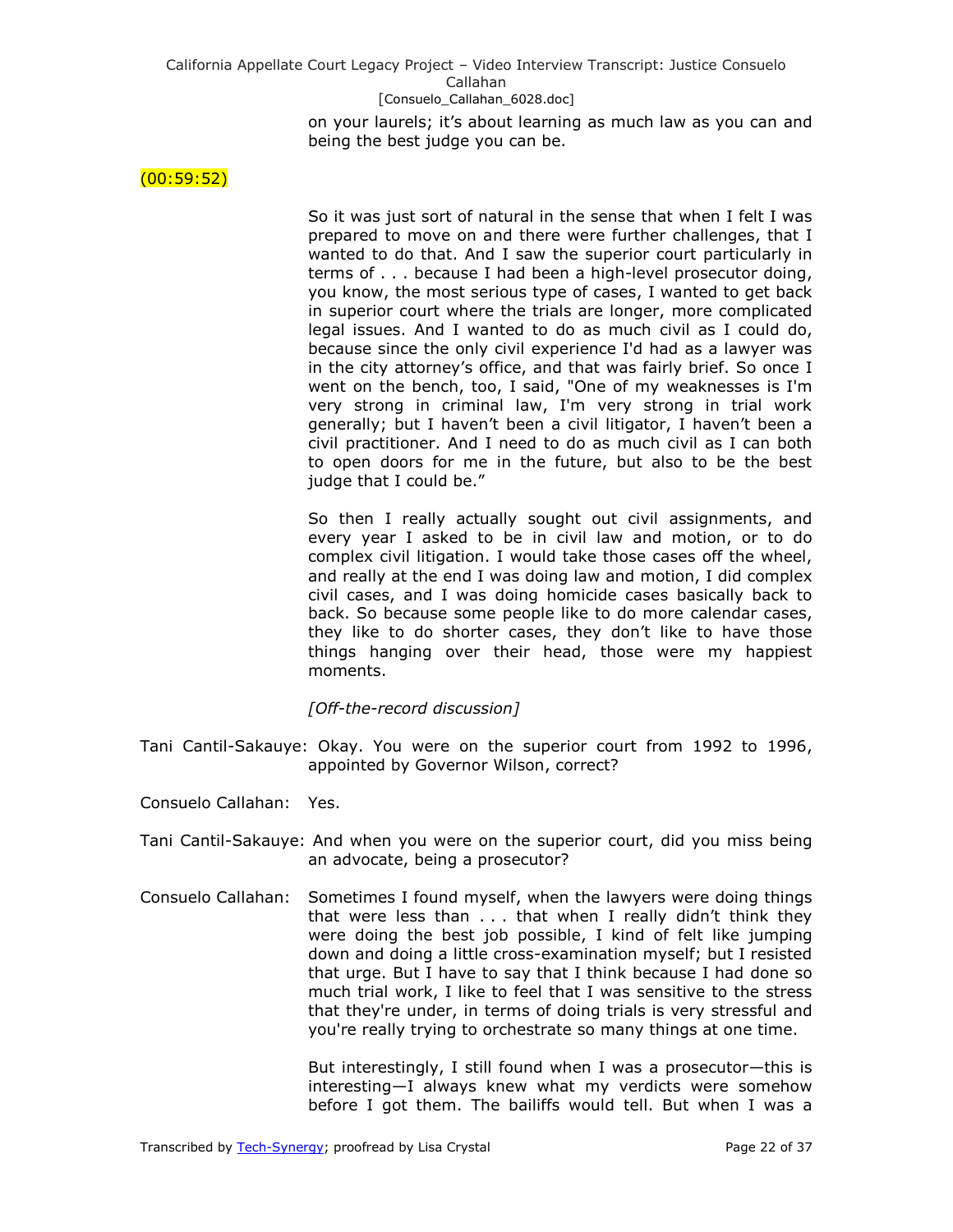judge, I never knew what they were before. And the foreman would hand the verdict over, and I found myself so incredibly nervous taking these verdicts a lot of times in these serious charges and not knowing what they would be. I found that interesting because I wasn't going to win or lose behind that; but it just . . . I guess I much more related to the parties and the importance of what was going on and maybe the palpable pain and stress in the courtroom that I was surprised how nerve-wracking it was for me taking verdicts sometimes and waiting to see, I guess, if I thought that the jury did the right thing, since I had sat through the whole trial.

But, no, I guess I have so much respect for the system that I really like to let the lawyers try the cases, and I really resented judges when I was trying cases that like to pop in too much, because it was the old adage, "Your Honor, at least if you're going to try my case, don't lose it for me." Because a lot of times judges tend to think they know more than the lawyers, and I think so frequently they don't; that the lawyers have reasons for not doing certain things, and when judges pop in and ask questions, there's a lot of times a bombshell on the other end of it.

So I tried to be very respectful of what they had to do, and even though I don't think . . . well, I know I was never known for being a particularly easy sentencer. I think when people committed first-rate crimes, they knew they were probably going to get a pretty first-rate sentence from me. I think that defense lawyers really liked me in trial, because I really was about letting people have their trials, and letting the jurors make those decisions, and giving people some room, and making sure that they had enough time to make sure that the jurors that they selected were really the jurors that they wanted. I think sometimes in haste, courts don't take enough time on voir dire, don't let the attorneys know enough about who these jurors are, that they are exercising their judgment too blindly and they don't know what they're getting.

# $(01:04:55)$

And one of the things that I've learned—and I think it's turned out to be statistically borne out—hung juries happen a lot more when voir dire is reduced. And as a judge I decided that my job was, I want these two parties to have a fair trial; but I want to do this one time. I'm asking these jurors to sit here, I'm taking taxpayer money, and I want . . . whatever the verdict is, I want this to be one time. And I found if I really spent the time on voir dire, let the people know who they were, that I had less hung juries than a lot of people.

Tani Cantil-Sakauye: That's interesting. And what you said is absolutely true, not only about the judge asking the question that the attorney's purposefully evading for whatever strategy—but because you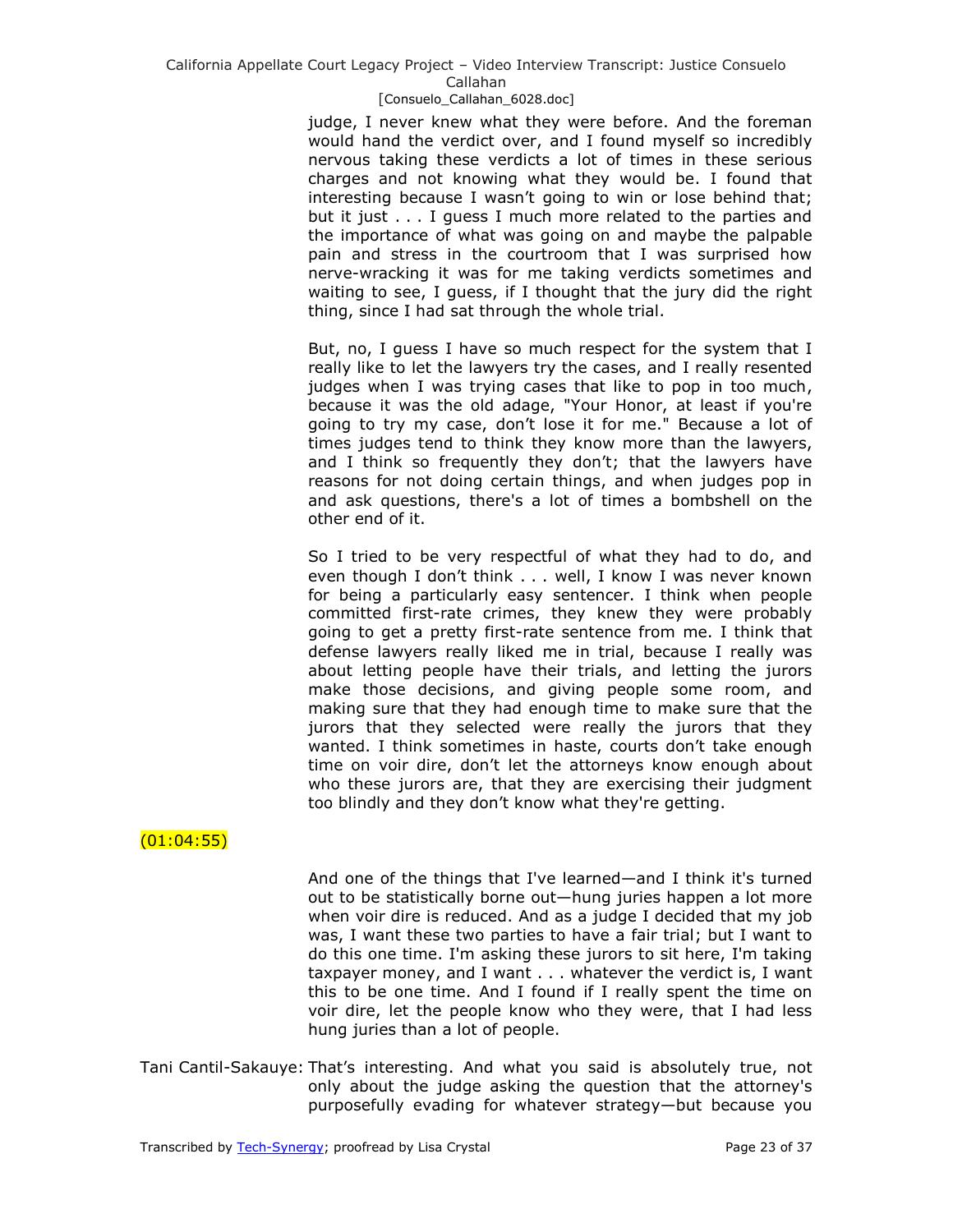> were a trial attorney, it sounds like it really informed your abilities as a superior court judge.

- Consuelo Callahan: I think—and I can get people to talk to me—I think I was not threatening in that capacity. And jurors would say things to me that sometimes they would not say to someone that was maybe less friendly or less open. And the attorneys liked that, because it wasn't them pulling the information out; I was getting the information out there for them. The jurors seemed to love to pour out their hearts. And then they have some concept of what they're dealing with and whether that's a good juror for their particular case.
- Tani Cantil-Sakauye: I know, and I said this earlier, that you were the first woman and the first Hispanic judge appointed to the San Joaquin County Superior Court. Do you have any particular challenges or triumphs?
- Consuelo Callahan: I think that I've often said to people, unfortunately in San Joaquin County, 1992 for the first woman to be on the court, that's pretty late. And I think San Joaquin County was fairly provincial, and you found women on the superior court in larger areas much, much earlier than that. And so I think it was breaking a glass ceiling, and they since have had ... fortunately there are many more now; but it even took time for that to happen.

But I also think that my disadvantages turned out to be advantages sometimes; when the time was ready, I was there. And when they decided they did want a woman, I was a qualified woman. When they decided that, you know, that it was time to be more ethnically diverse, I was a qualified ethnic candidate. And I always tell people that I'm sure I did not get some jobs because I was a woman or other reasons. But you know what? I didn't get the jobs back that I got because I was a woman.

So I think life is karmic in those ways, that there are times that what you can control is being qualified and being the best that you are. And at certain times the plus factors are going to be the things that help you get a job; at another time that was maybe something that you didn't get a job for. So there's no sense in being bitter about things. I look at it as, you know, I've had advantages and disadvantages along those lines, and so I feel pretty fortunate to have had all the wonderful jobs that I've had. And so I can't say that any disadvantages I've had have been lasting over my lifetime.

Tani Cantil-Sakauye: Tell us about your appointment to the Court of Appeal.

Consuelo Callahan: Well, it was interesting, because they've only actually ever had two people from San Joaquin County on the Third District Court of Appeal in its entire history, and it had been 73 years. And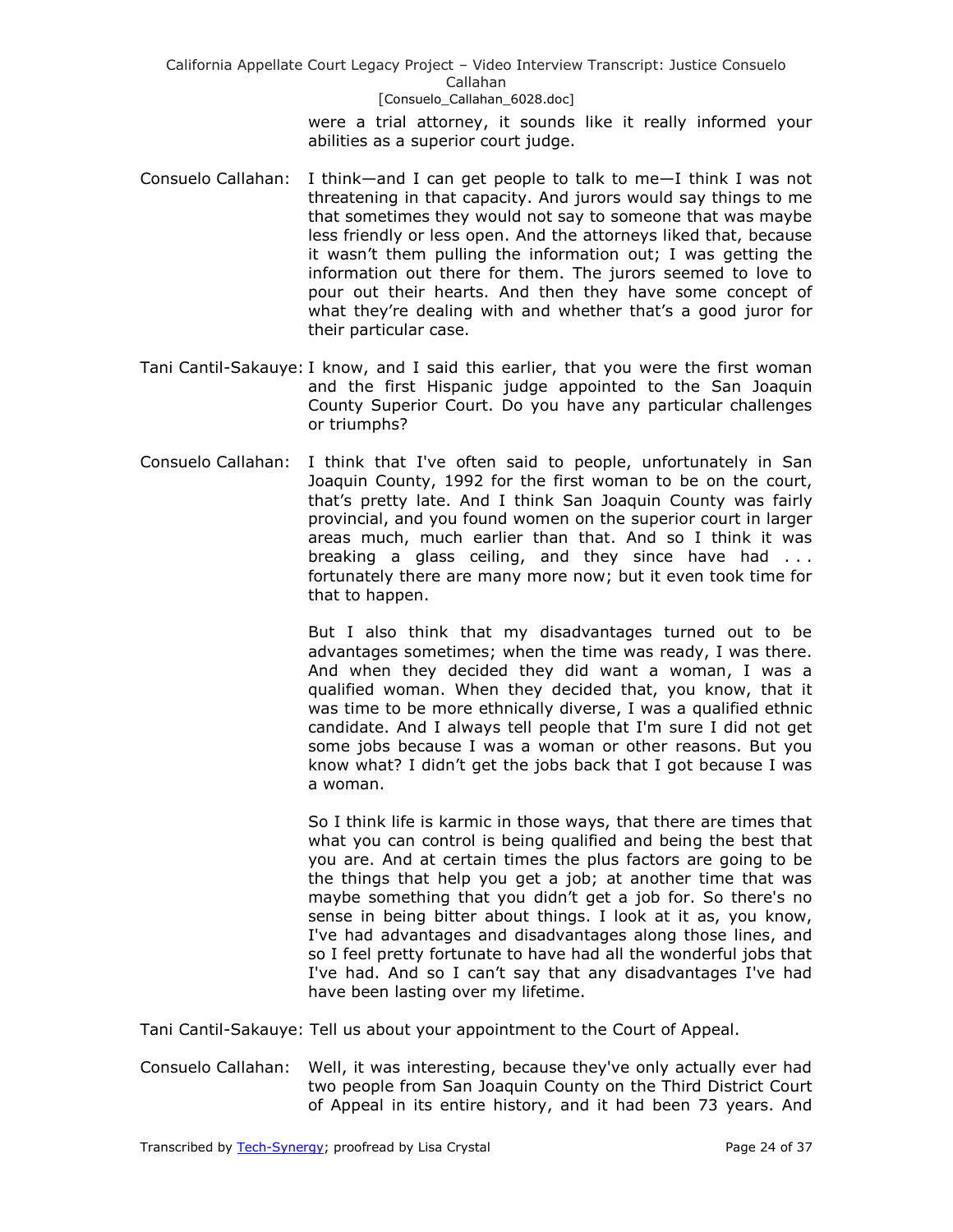my understanding is, the one that was before me I think ended up going to the state Supreme Court, and I think he died in a duel or something. I mean, he was a little disreputable at some point; so he wasn't exactly my role model for the whole thing.

But I think that what was surprising is, because the Third District Court of Appeal is located in Sacramento in the capital and people in the . . . it's always had a little bit of a different dynamic, and most of the judges . . . Even though it covers 23 counties and San Joaquin was the second-largest county to Sacramento, Sacramento has always sort of been the center, and most of the judges always come from Sacramento. And so there was a little bit of a disadvantage for people that were outside the capital; because you're outside the capital, you're not as likely to know the Governor, who's the appointing authority. You're not as likely to have worked in government, and it's only natural that a Governor is going to favor people that have worked for the Governor's Office, that the Governor knows those people's work, knows more about them, as opposed to an unknown that comes from, you know, another county either way up by Oregon or down in the delta.

# $(01:09:52)$

So I think that it wasn't that the Governors were unwilling to appoint people; it's just that we were off the radar. And so I even think that the court was pretty surprised when I got appointed, because I didn't know these people. And my presiding judge at the time was someone named Robert Puglia, and he has commented since . . . he's passed away now, but we got to be very good friends. He said I was the first person under his tenure that had actually been a person appointed that he didn't know. So I was definitely an outsider coming in.

Tani Cantil-Sakauye: You were. You were a dark horse.

Consuelo Callahan: I was a surprise, and I kind of liked that. It was a little bit in the sense of, you know, I always like the surprises in life from the standpoint that nothing really is for sure, and I always tell people . . . sometimes they say, "Well, I'm not going to get this; why should I put in for it?" And I say, "Well, you know what? Well, the one thing you know for sure is, you're not going to get it if you don't get that application in. If you sit at home and watch TV in your jammies, no one's going to come and knock at your door and say, 'Hey, do you want this?' And so if you want it, then you need to go for it." And I've been an unlikely appointment more than once in my life and a surprise to others, and they sort of think, "Well, how did that happen?" Not that they thought that I wasn't qualified; but I was the dark horse, as you would say.

> So I like to tell that to people, because I think other people, you know, don't always look at a situation and say, "Well, I'm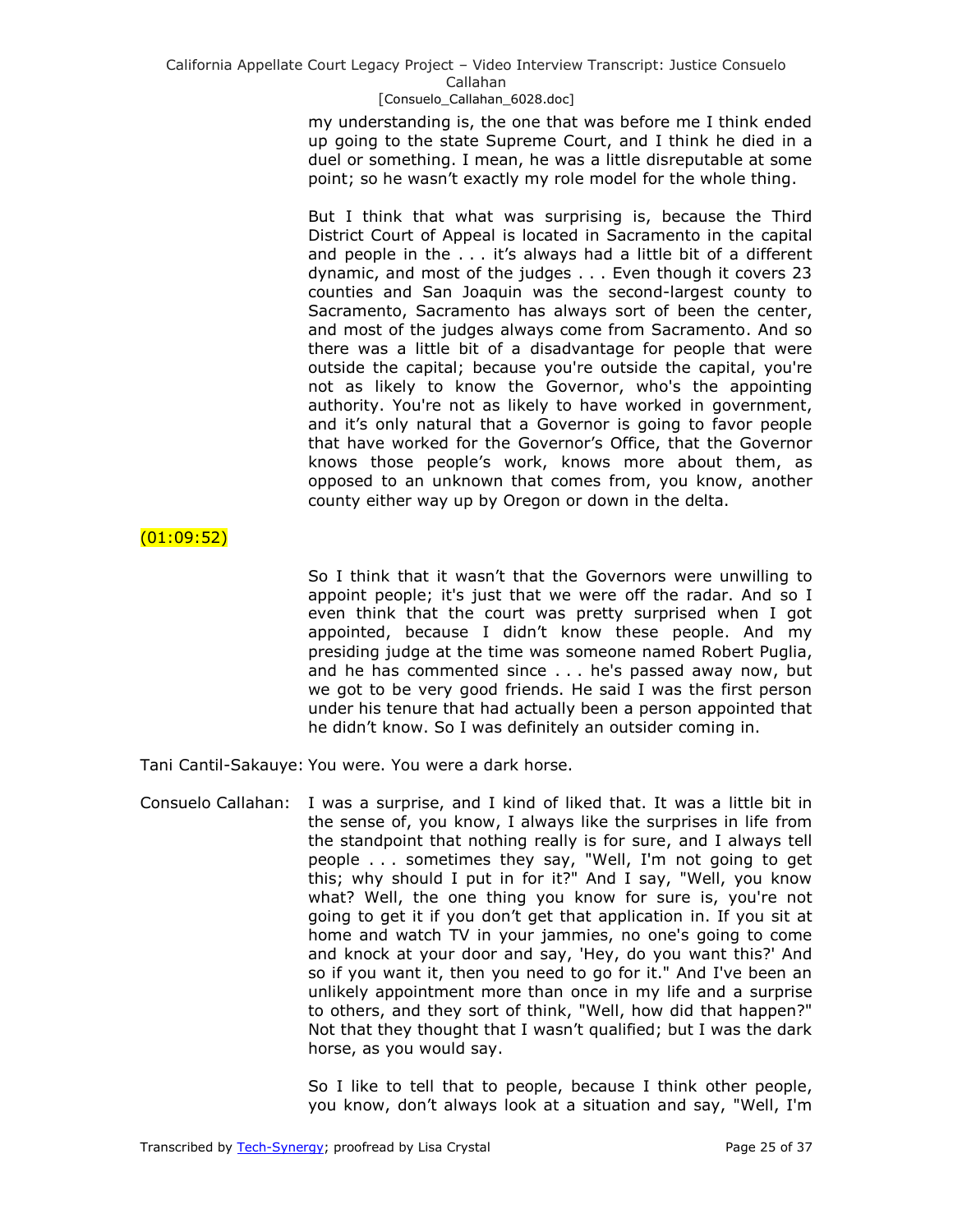> not the pick, I'm not the anointed one, I'm not the sure shot." If this is something that you want, the first step is you've got to put the application in and then work for it. Don't self-determine that you're not going to get something you want.

Tani Cantil-Sakauye: That's terrific advice. I mean, countless times I've heard people not put in because they didn't think that they were the favorite, it was promised for someone else.

How long were you on the Court of Appeal?

- Consuelo Callahan: I was in heaven for six and a half years. I called my years on the state Court of Appeal as the years I died and went to heaven. I loved my time on the Third District Court of Appeal. It is a wonderful court, and when I was there . . . well, as you know, now there are two women, and that's the only time they've ever had two women. It has always been one at a time; they got one whether they needed her or not. *[laughing]* And so I was 1 at a time that there were 10, I guess, or maybe did they go . . . Are you at 11 now?
- Tani Cantil-Sakauye: Yes.
- Consuelo Callahan: Yeah, so at one point I was 1 woman with 10 men. So I kind of had my posse as opposed to otherwise. But I just have to say, it's such a wonderful court. The collegiality on that court—first under Justice Puglia as the presiding judge and then under Justice Scotland—the leadership of those men, I learned so much. And I have to honestly say that those people were my mentors in so many ways, and I learned so much about leadership from the men on that court and how to work with others and how to pull your weight; but also how to contribute. And that court, they took me under their wing in so many ways; and I think I came out of there definitely a better judge, but also a much better leader. And I think that the opportunities that I've had since, I feel very indebted to the men on that court for making me step up to the plate and take on challenges and be better than I had been.
- Tani Cantil-Sakauye: When you first started there, what was one or several of your greatest challenges?
- Consuelo Callahan: Well, I think that we talked about this; but interestingly, I guess sometimes your . . . Sometimes it's good the things you don't know about what you don't know. Because looking back, I knew so little in the sense I was a very experienced trial lawyer, I was a very experienced trial judge—I had never done appellate work at all, and here I am on an appellate court. And looking around, now that I've been on appellate courts I've realized that a lot of people that come on to appellate courts either were appellate practitioners at some point in their career or, you know, had done some appellate work. I had not done any, not written a brief; still haven't written a brief, because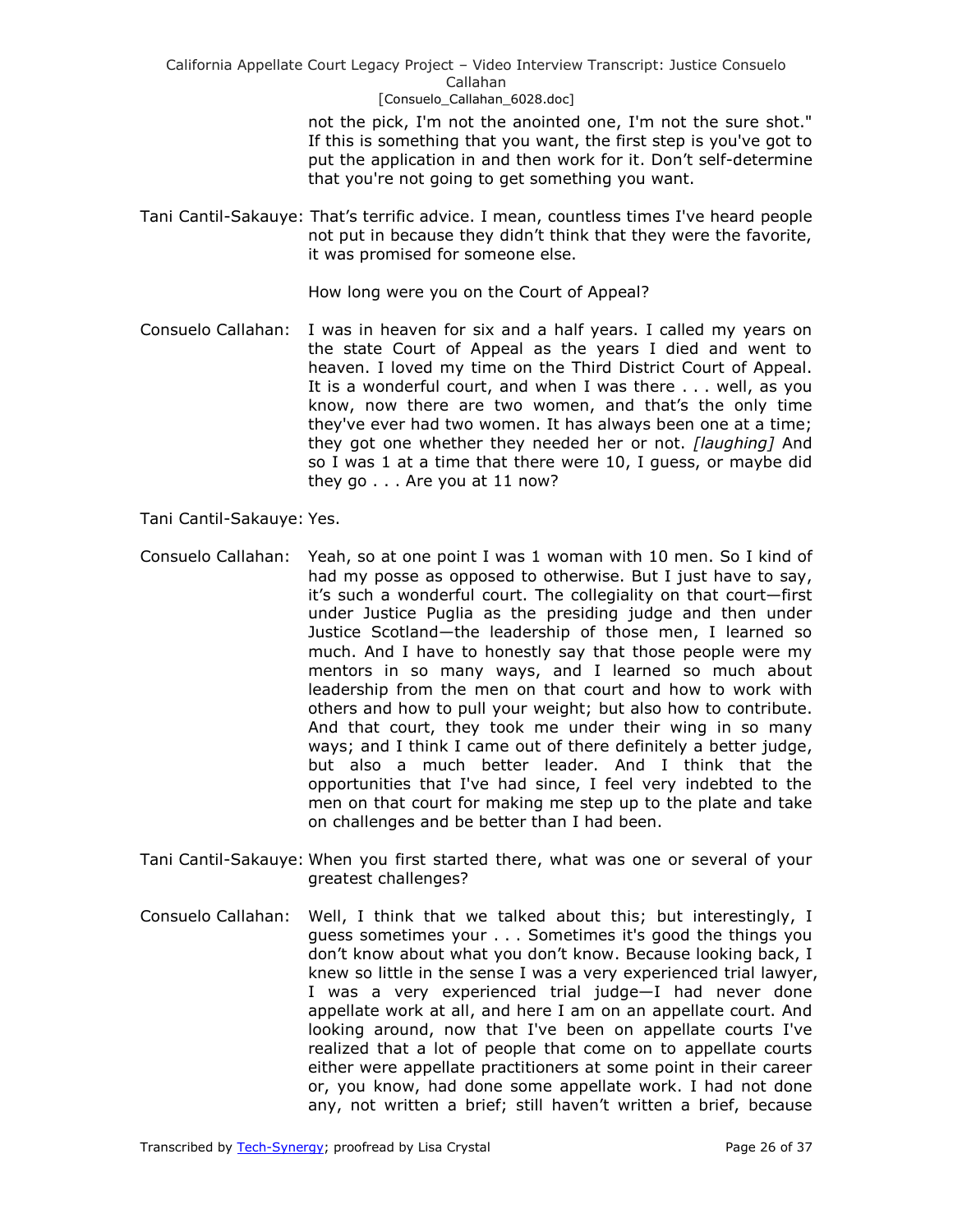[Consuelo\_Callahan\_6028.doc]

I've never gone back to the . . . I've never been an appellate lawyer. So that was my biggest challenge, learning about what do appellate lawyers do, which is very different from what trial lawyers do.

My advantage obviously was, having been in the trenches so much in terms of evaluating the weight of trial error—whether it's prejudicial, whether it's harmless—I had a lot of context. I had a very real understanding of what goes on in trial courts and the challenges that face trial judges and what is harmless error, what is prejudicial error.

# (01:15:07)

So I guess I had some real advantages, and I guess I had my intellect and my work ethic; but certainly, I didn't have much, I had no, experience in appellate work. So that was my biggest challenge.

- Tani Cantil-Sakauye: How did you prepare for a case? How did you prepare to draft an opinion, how did you prepare to read the numerous briefs, how did you prepare for oral argument?
- Consuelo Callahan: Well, I guess from the standpoint I was very fortunate coming on being with experienced colleagues, and then obviously I noticed, although my presiding judge did not say this, all my first panels that I sat on were with him and the two other mostsenior justices on the bench. So I noticed that he was stacking it with people that would really be carefully overseeing me. So I think I had a little internship of my own that he never said was going on, but I noticed that I didn't get the less-experienced judges on my panels until I got further along. And so I had that going on.

And he, my presiding judge—which I was a little put off at the initial time— he picked my staff for me. He gave me two of the most experienced people on the court, and I think that there was a little paternalism going on at that particular time. But in hindsight, looking back, he really picked the people I would have picked, had I known what I was looking for; so in the end of the day, I couldn't have really been too upset.

So I had two lawyers that probably had worked in other chambers for other justices previously that were very experienced appellate chambers attorneys and very experienced judges. And so that really was my bedrock, that if I was going to go off and do anything too crazy, I had plenty of people there to stop me from doing it.

But I think, like every other position, that I believe when you go in you have to go in humbly, and you have to go in and just take your time. And you just do preparation like everything else. And I approached that the same way: I would always start with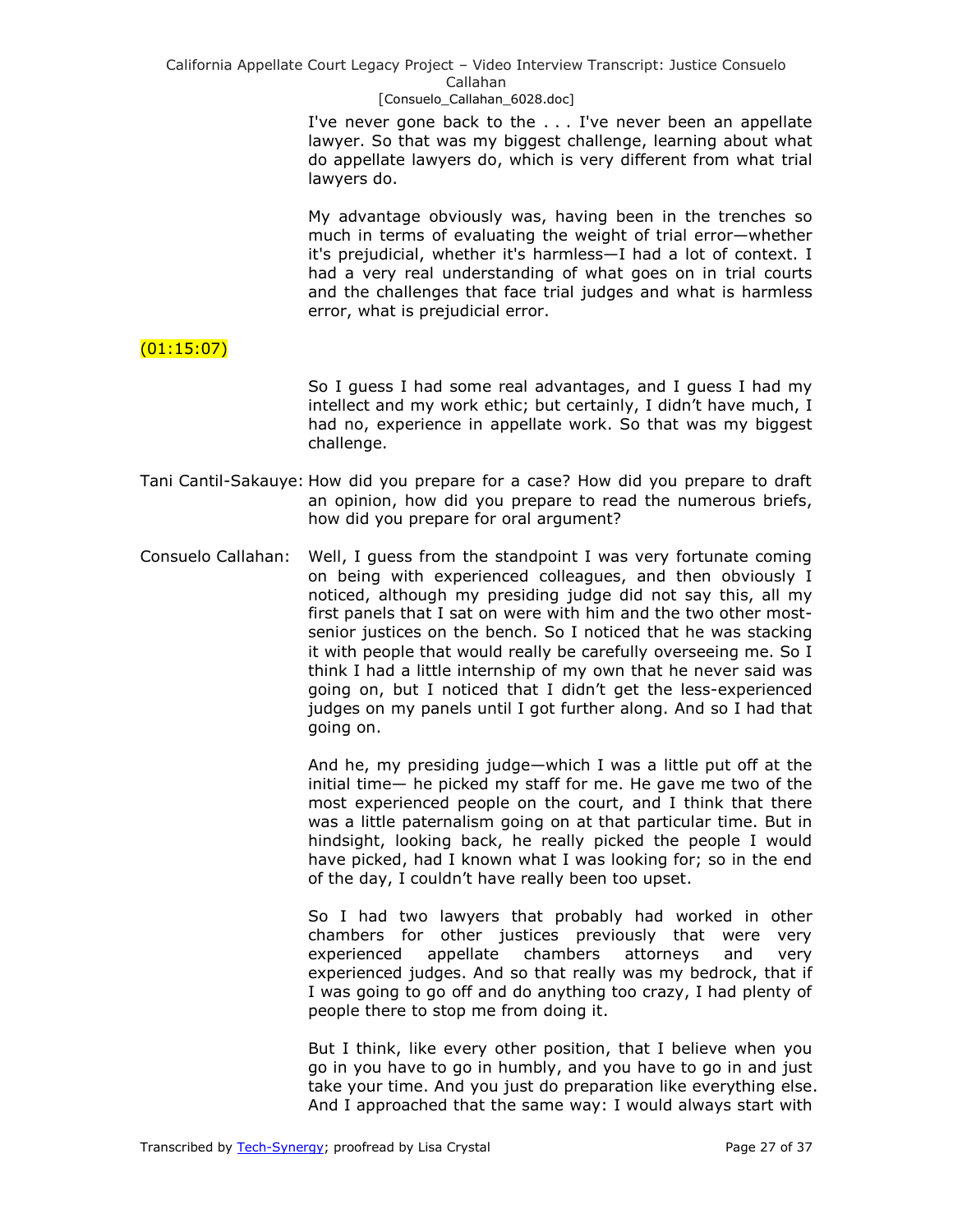> the briefs, then meeting with my lawyers and discussing it with my lawyers, and then we would decide how we were going to approach things.

> And then at the Third District Court, it's very different from the Ninth Circuit, because when you actually finally go into oral argument, you have written . . . The three-judge panel has a draft in place that at least two of the justices have agreed on sort of as a tentative decision; of course, that can be changed. So we did a lot of work at the front end and we really had reached a tentative decision by the time we went into court, and then it went from there; so we were very prepared going in.

> I find myself still having the same level of preparation going into argument here, but I haven't discussed it with the other judges on the panel at all before they go into oral argument; I don't know what they think about it. So I know what I think about the case, but I don't know what my colleagues think about it; and then we conference after oral argument, and that's the first that I know what their opinion is on the case.

- Tani Cantil-Sakauye: So unlike the Third, it's not shared beforehand. Is that just the culture at the Ninth?
- Consuelo. Callahan: It is the culture. We do share what we call our bench memos, and the bench memos are basically they summarize what the legal arguments are in the briefs, what the law is. And the bench memos are written by law clerks from the various chambers. And depending on the chambers that you get them from, the bench memo may recommend a resolution that only reflects what the law clerk thinks of the particular case and will come from a chambers where the judge may not have even read it before he or she sends it to you.

On the other hand, I have a different philosophy: nothing goes out of my chambers that I don't agree with. And so if my law clerks are going somewhere that I think is not consistent with how I think the case should be resolved in a bench memo, it will be changed to what I think is the proper resolution of the case—although if they disagree with me, I certainly will give full coverage of the issues in the other. Because my responsibility in a bench memo is to tell the other chambers everything about the case—all the legal issues—and then ultimately make a recommendation. So it's just different from chambers to chambers, but we don't actually with the judges discuss what the judge thinks about the case.

## $(01:19:53)$

Now sometimes, you know, because . . . Unlike the Third District Court where on the state Courts of Appeal the parties have a right to argument—they can waive it, but they have a right to it—on the Ninth Circuit they don't have a right to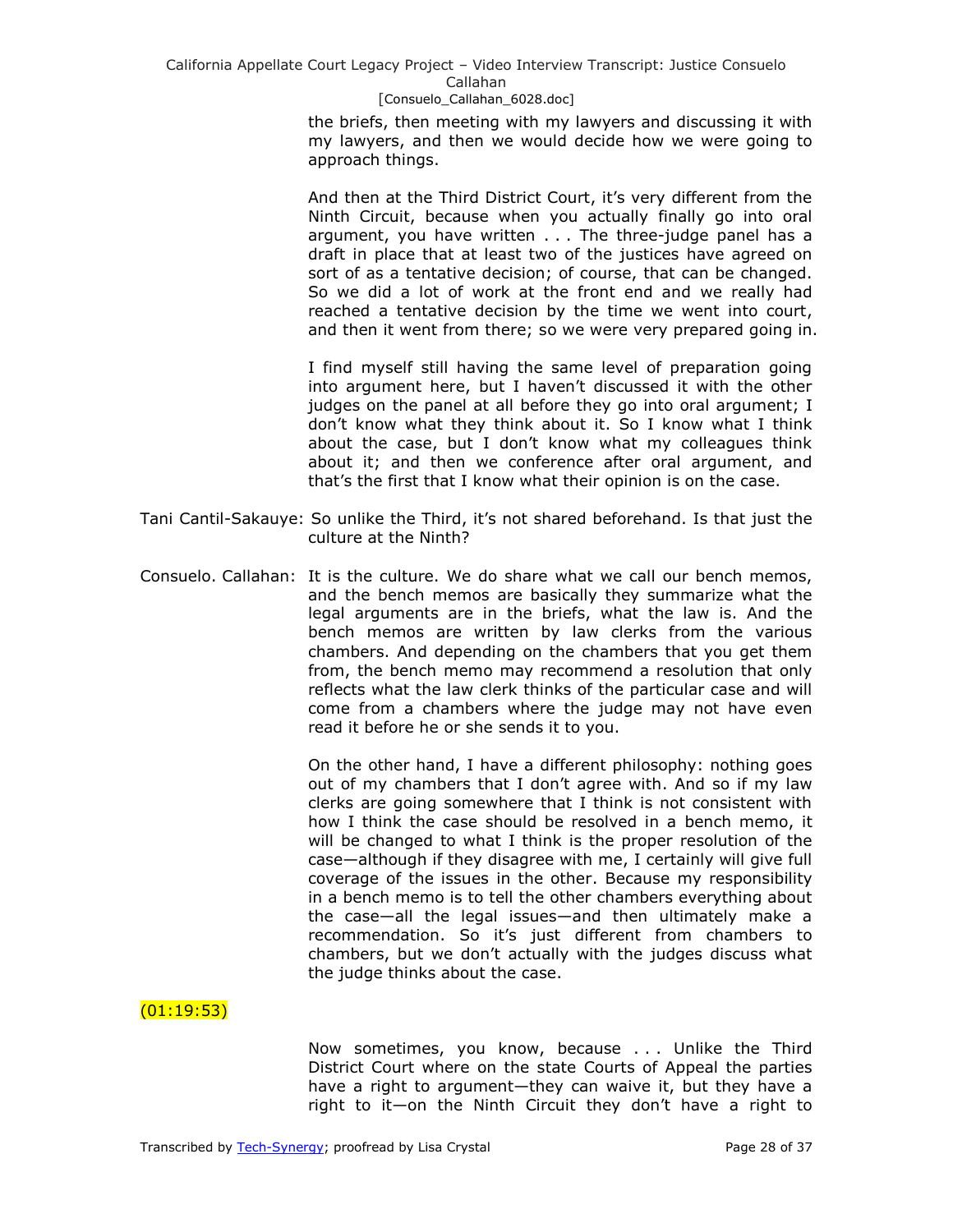### [Consuelo\_Callahan\_6028.doc]

argument. And we can submit cases based on the panel agreeing that argument isn't necessary and it can be decided without argument. And so the only parties that get argument are those cases that we decide we want to hear argument on. So sometimes when we've decided to submit a case, we've obviously communicated and we've said, "We don't think this needs oral argument and we've each stated what our opinions are, so we kind of know where the other people are coming from." But we still don't conference about the cases till after, when we're all in court in court week.

Tani Cantil-Sakauye: And that's after oral argument.

Consuelo. Callahan: After oral argument.

- Tani Cantil-Sakauye: And if you're the author of that particular opinion, then you would then take into account the other bench memos that have been prepared by the other participating judges?
- Consuelo Callahan: Well actually, when we get a calendar for a week, we will have somewhere around 40 cases on calendar; and we get it about eight weeks before we go to court, and whoever is presiding makes assignments. And so each chambers only does a third of the bench memos, so we're not duplicating each other. Although all judges are going to read all the briefs, they're going to do their internal work. So we don't duplicate that part of it; that's a way that we sort of share pulling on the oar to at least give the other chambers a place to start.
- Tani Cantil-Sakauye: That's very interesting, and I do want to ask you more at the end about your work on the Ninth Circuit.

When you were on the Court of Appeal, did you feel that that kind of work capitalized on all your best features and talents?

Consuelo Callahan: Well, I think eventually it did. As I became competent I think in doing appellate work, I think the other things that I had done rounded me out in a way that maybe someone that had only done appellate work wouldn't have available. So I think in an eventual sense, I think I was really kind of the whole enchilada when I got there. But when I started, I would have to say that I just hadn't done appellate work; so that was really my growth area. So I think when I finally got to the point that I had competence in appellate work, that was the case.

> And I think that the state Courts of Appeal are a really good opportunity to develop your abilities. You don't do as much constitutional adjudication as, say, that you do in the federal court; but you do a lot of statutory interpretation. And so you get a lot of seasoning and a lot of practice in terms of really putting to work how you think a court should do statutory interpretation—what is the role of the court relative to the Legislature or relative to the executive branch in terms of when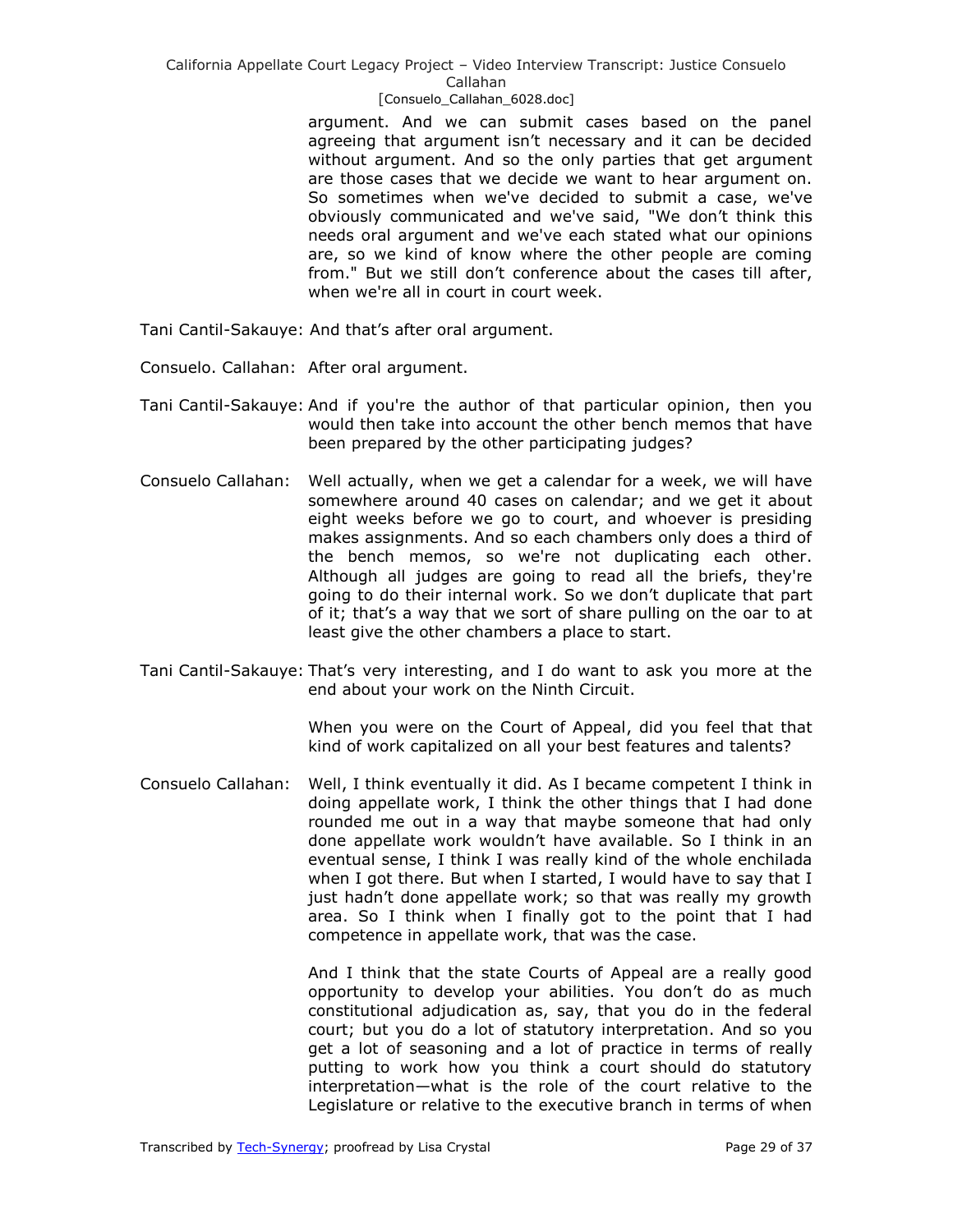### [Consuelo\_Callahan\_6028.doc]

does the court defer to judgments that are made by other branches of the government? When is the court doing de novo work?

And how much you're willing to dig in, you know, I found a difference in. I think this goes to the difference in judicial philosophy sometimes, that if you really are a plain meaning person when you do statutory construction, you're not going to work too awfully hard to save the Legislature when they do a crummy job, when they're not really clear. You're just going to say, "Hey, look" or "The plain language says this. Whether you meant it or not, that's what you said and that's what it's going to be; and if you didn't mean that, then you're going to have to come back and correct it. You have the capability to do that." Whereas I think some people will go a little bit further in terms of trying to play cleanup for the Legislature. I didn't happen to fall into that category. I think that they've got a distinct function, and I think that if they say it clearly, then that's what it means. Obviously, when it's not clear, there are canons of statutory construction that we can go to that will sometimes resolve the issue of what they meant. We can look at the entirety, you know, or we can look to the legislative history; if it's a defendant, the lenity canon towards the defendant as far as that goes.

But, you know, sometimes at the end of the day, it just is really poorly drafted and you can't figure out anything by it, and so sometimes you just have to leave the Legislature to correct what they didn't do correctly in the first place. And while it may seem that someone might criticize you for saying you could have done more, I look in the ultimate sense that it's really my respect for what that branch of government does and that they have the capability to easily say what they mean if they didn't say it clearly in the first place.

# (01:25:02)

Tani Cantil-Sakauye: Do you have any advice on how a trial judge can improve or work on factors to become a good appellate justice?

Consuelo Callahan: You know, I think at any point in life that it's pretty much the same: that any time you come to a place that I think success there really doesn't always go to your skill set; it goes to certain personal qualities that people have. And I think to move on in the judiciary, you have to have the requisite intellect to do it. You really have to have the work ethic. And you're not going to . . . you know, judges are generalists, and you're always going to be undertaking new areas of the law. You can't have practiced in every area of the law that you're going to be making decisions in, and so you truly have to have that flexible mind; you have to have the willingness to roll up your sleeves. I think you have to have the ability to write well; I think that judges should really work on that. Trial judges do not have to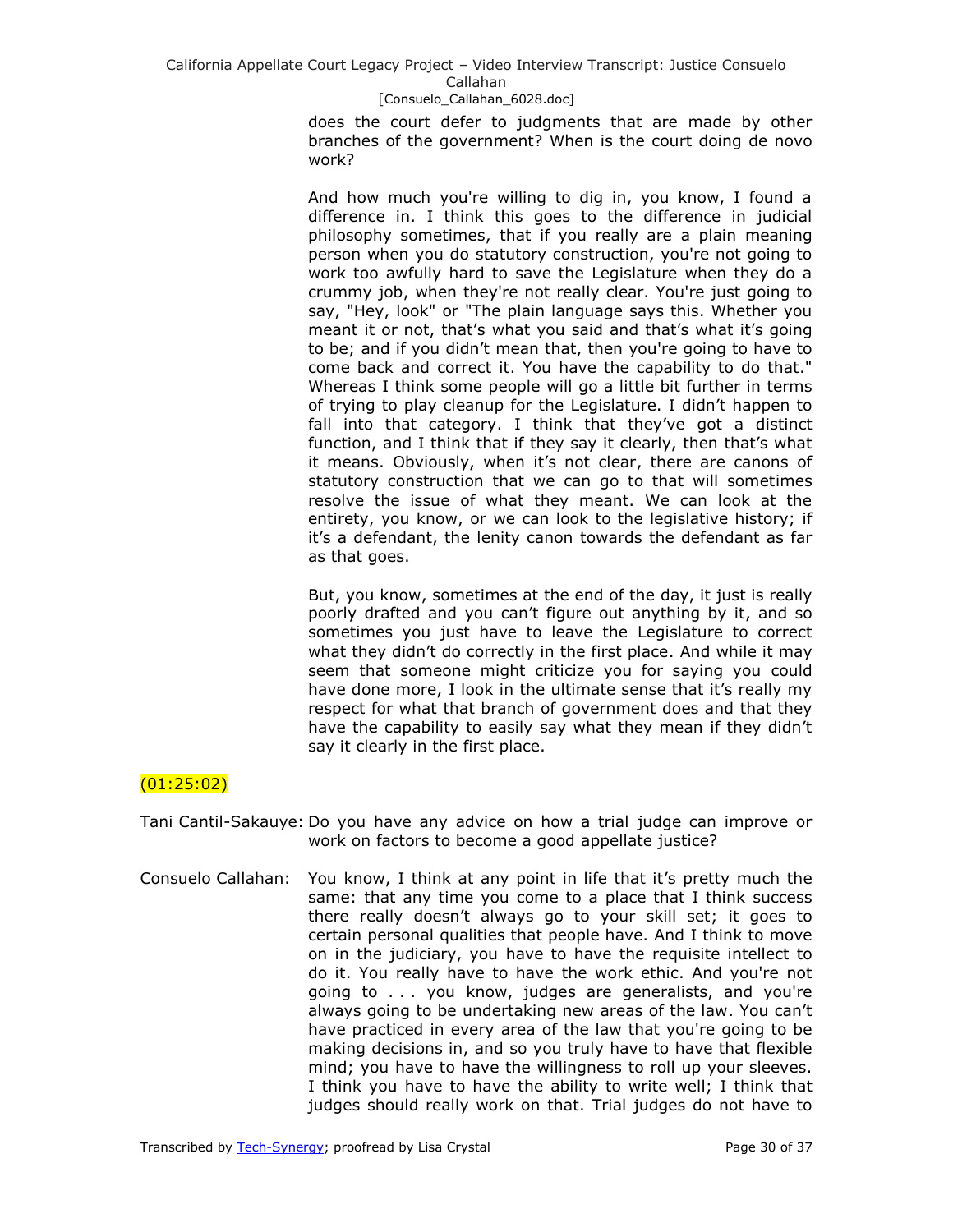### [Consuelo\_Callahan\_6028.doc]

do that as much; but if they want to be an appellate judge, clear written communication is really . . . you know, that's our communication in that basis. So you've got to learn to do that. And I think also just recognizing you have a lot of resources available to you, and you need to learn how to exercise those resources.

And surprisingly, you've got to be a good decision-maker to be a good judge. And I'm constantly amazed that there are actually people in the judiciary that can't make up their mind. Now, how this happened, I will never know, and why they . . . it's true that we have difficult cases, and that's different; I'm not saying don't labor over the difficult cases. But we get paid the big bucks, as it were, to pull the trigger at the end of the day. It's not to split the baby; it's to take all the law out there and make your best reasoned judgment on what the law says, what the precedent says. If there isn't an exact answer for it to, you know, how . . . you use what precedent you have, and you appropriately extend it in a way that you think that either your state Supreme Court or the U.S. Supreme Court would do it based on the precedent you have available.

So, you know, I think you've got to get comfortable with that, and you do everything that you can to turn over every rock when you're doing it, to look at everything, to use all the resources that you have available. But in the ultimate sense, you have to make up your own mind, and I would say make up your mind. Don't come out with decisions that don't answer the question that you were presented with.

Tani Cantil-Sakauye: Thank you, that was very nice.

I want to ask you, we mentioned one thing about energy and the rolling up your sleeves and the work ethic, and there's this rumor about you that you probably need very little sleep, because you have boundless energy. Someone once said to me, "I think Connie only needs three hours of sleep a night." Could you speak to that? *[laughing]*

Consuelo Callahan: Well, this is where my mother always likes to pipe in. I came home from the hospital, and I didn't even . . . I only napped 20 minutes at a time then. I just am not a person that needs a lot of sleep, and I think I am blessed with high energy. But certainly, I do believe in sleep, and I do sleep what I need to do.

> But, you know, I think where you get your energy, too, to some extent is when you do things that you love and do things that you think that are important, and you essentially match your skills with your passion, you know, and your ability. The rest in my view pretty much takes care of itself.

> I don't feel like . . . Even though I've always worked hard, probably in some ways the easiest part of my life has been my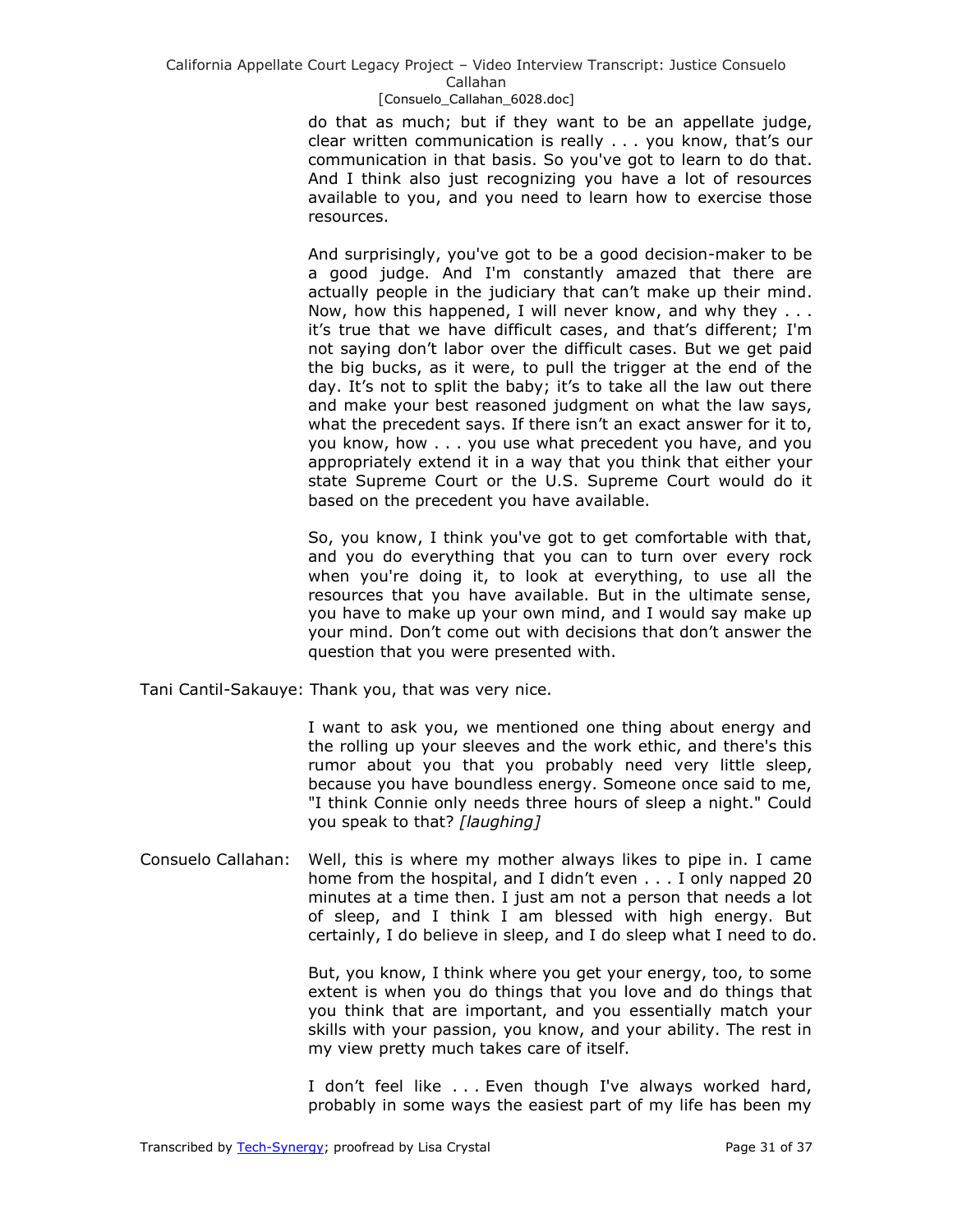### [Consuelo\_Callahan\_6028.doc]

work. I thought raising children was infinitely more difficult than doing work, because in my work I could really control it; people actually have to do what I say. Once I make up my mind, you know, it is because I say it is. You know, my children are just like evervone else's children: they don't listen to me any more than they listen to anyone else. They have no . . . You know, I can remember saying to my son, "You know, people are afraid of your mother. Your mother has actually locked people up for the rest of their lives, and they don't talk back to me. You don't listen to anything that I have to say; you know, you just nod your head and then go and do whatever. You don't think I know whatever I'm talking about."

# $(01:29:52)$

I think that really . . . and I always tell people, yes, judging is difficult, and it has a huge impact on people, and you always take that very seriously, and you put all the effort in to do it. But the things that other people do are often very difficult, and a lot of the challenges that we face in the rest of our lives sometimes are things that we have no control over, things that we can't change; and I think probably the biggest challenge is, it's a lot harder for me to accept things that I can't change than some of the work that I have to do, because there's always, there's an answer out there. There's something that you can do; you can get in there and do what you have to do. But sometimes when people . . . bad things happen to them, people are sick, there's nothing that you can do, and helplessness is a lot more difficult for me than working hard and solving problems. So we're pretty lucky, I think in that sense, in terms of our jobs present us an opportunity to accomplish tangible things and positively make a difference.

- Tani Cantil-Sakauye: You have accomplished much, and you've also mentioned you raised your children. How many children do you have?
- Consuelo Callahan: Well, I actually only birthed one, and I planned only . . . but I raised a stepdaughter, too. So I raised two sort of as life's circumstances come about, and I consider them both my own, but I never had two babies at one time as far as that goes. But it's a challenge, it's difficult. And a lot of people frequently say, "Well, how do you do it all?" And how do you do it all? You don't, and I didn't. And there are . . . I set priorities at different times, and the priorities sometimes when your children are struggling, you have to, you know, you have to juggle things in terms of your work to make sure that you meet whatever their needs are.

But by the same token, I think that people that are very engaged in their careers and spend a lot of time doing it do spend less time with their children. And so it really depends on their entire family dynamics, the children that they have; and each person has to make that decision for him- or herself.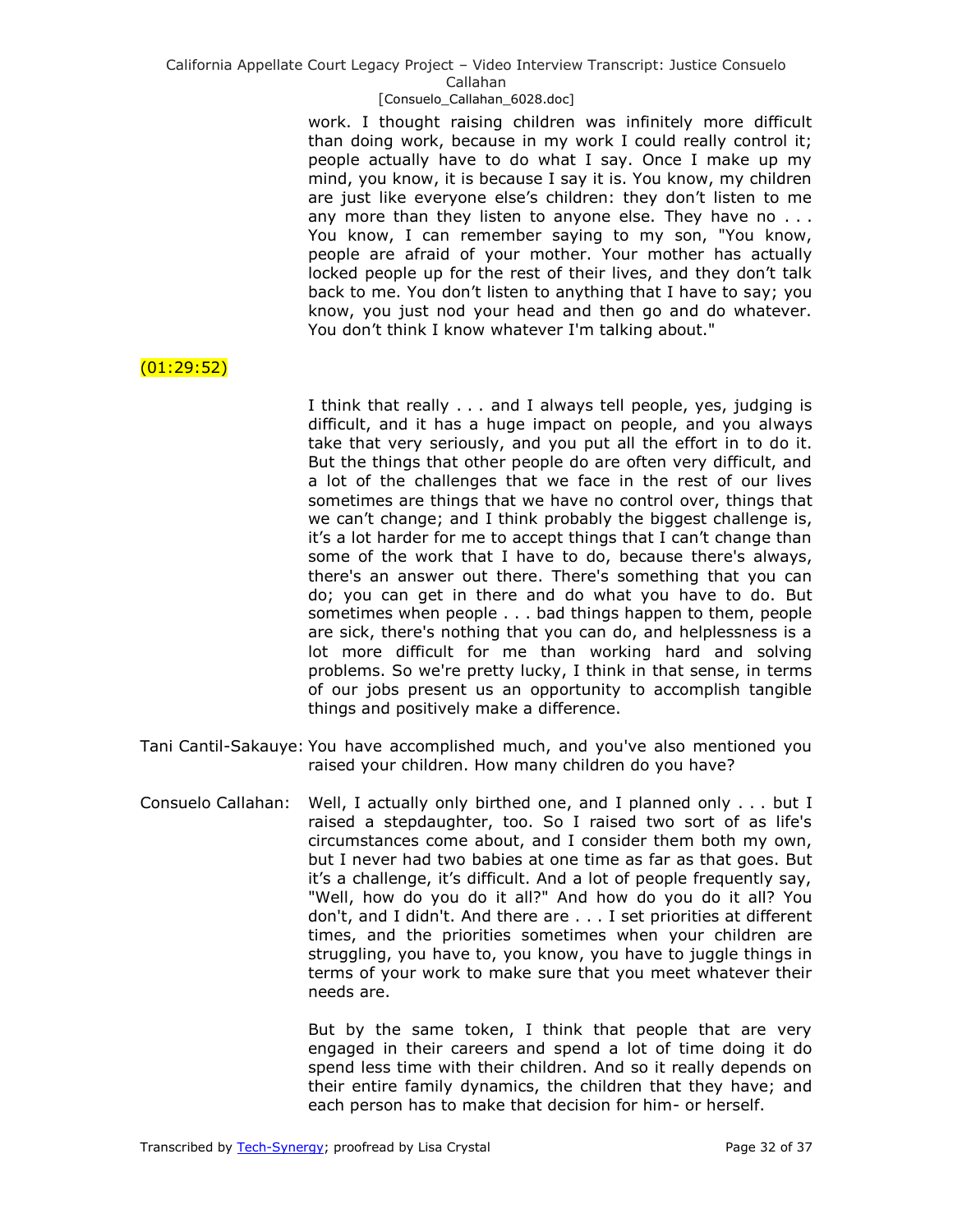And I probably honestly didn't, you know, because I didn't ever stay home. I always worked. I did go to all the games, I did all of that stuff, and I think . . . you know, I say jokingly, "My kids aren't in prison and they speak to me, so all is well, and they're good people." But comparative to someone that wanted to be home with their babies for five years before they went to school, I didn't do that. Did I miss something? Probably so. You know, would I balance it differently? Maybe not, because that's my personality.

But people need to understand that the tough decisions in life aren't all good, they're not all bad. You make them as they present themselves, much like we do in our work. And it's not . . . you can't divide 100 percent between two things and each side have 100 percent.

- Tani Cantil-Sakauye: Absolutely. Now, when and why did you leave the Court of Appeal?
- Consuelo Callahan: Well, it really was . . . interestingly, I don't think . . . Well, I left to go to the Ninth Circuit, which is obviously the federal Court of Appeals as opposed to the Court of Appeal. But I didn't put in for that position, so it wasn't something . . . To be honest, my goal, if I were to articulate one, and which I told my son early on—that I wanted to be on the state Supreme Court. That was what I . . . because I'd always been a state practitioner and that's really where I saw myself. And coming from a family with no lawyers and no judges, I thought that that seemed to be really . . . that would be a huge accomplishment and probably a goal that I hope to accomplish; but I wouldn't have to feel bad if I didn't accomplish it.

And so I really just planned to stay in the state court, and I just was pretty much contacted out of the blue about wanting to . . . would I come back and talk to someone about the Ninth Circuit? And I said, "Could I call you back tomorrow?" And I said, "I'd like to talk to my husband." I said, "I've been a state judge for a long period of time." I said, "I wasn't really expecting this call, and I need to—you know, I really want to make sure that this would be something that I would be interested in before . . . and I want to talk to my husband." They said, "Fine, call me back tomorrow."

And so I discussed it with my husband, and we sort of discussed the pros and cons. And I didn't feel that I could resolve all the issues about whether that would be the best move for me; and so when I called back, I said, "I will come and speak to you; but in 24 hours, I haven't had all the opportunity to look into how this would affect my retirement." I said, "My husband and I both work in the public sector," and I said, "I don't know whether this, you know, would be feasible for us."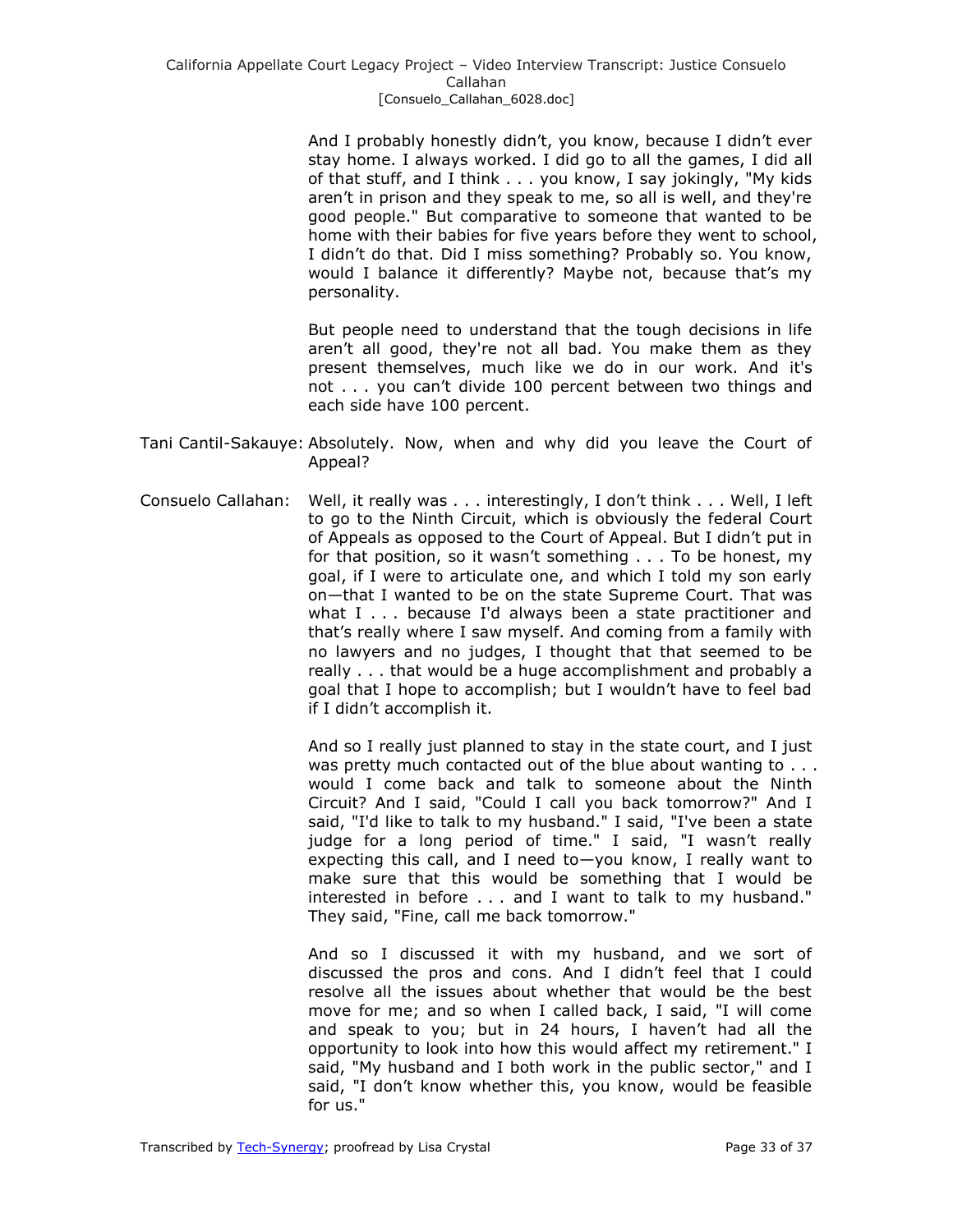# (01:35:09)

And they said, "Well, we're going to be talking to other people; so if you'll just come back, that you can look into these things, and by the time you come back then you can decide whether this is something that you want to—"

Tani Cantil-Sakauye: And come back where? Come back to?

Consuelo Callahan: To Washington, D.C.—actually, to the West Wing—to have an interview with a number of people in the Attorney General . . . the present Attorney General, Judge Gonzales or Attorney General Gonzales, was at that time White House Counsel, so he was the one that conducted the interview.

> So I decided, "Okay, well, I will go. What can I lose?" And so I decided that, you know . . . But it was interesting; like everything else that I do, once that I went back there and then once when they started asking me to fill out some forms, I decided, "Well, this is an awful lot of work. If I'm going to go out for this, I'm going to get it." You know, that's the . . . *[laughing]*

Tani Cantil-Sakauye: Yeah.

Consuelo Callahan: But I really had mixed emotions, because to be honest, I didn't really respect the jurisprudence of the Ninth Circuit in the same way that I respected the state Courts of Appeal. Because the Ninth Circuit has always to some extent, and particularly to people that aren't a part of it, been looked at as an outlier court. And they always talk about us as the court that's most reversed by the U.S. Supreme Court and that it's this, you know, kind of just outside-the-mainstream type of court with all these crazy decisions and this, that, and the other.

> And so I thought, you know, I'm a justice. I work on a court that is greatly respected; I love the people that I work with. You know, I go to the Ninth Circuit, I'll be a judge, get down to judge, which I was before; plus, you know, then I'm on this court that everyone thinks is, you know, the "Ninth Circus," as we're affectionately known.

> But what it ultimately came down to is, I decided there are other challenges on that court that would not . . . types of adjudication that I would not necessarily be doing. It covers nine western states; there's a lot more constitutional adjudication, a different type of cases. Then I decided, well, it would be additional challenges. I would have a learning curve; but it would be growth for me professionally, and I don't think that they're probably going to ask me again. So that's what ultimately put me forward in terms of saying that, you know, I would be willing to be considered.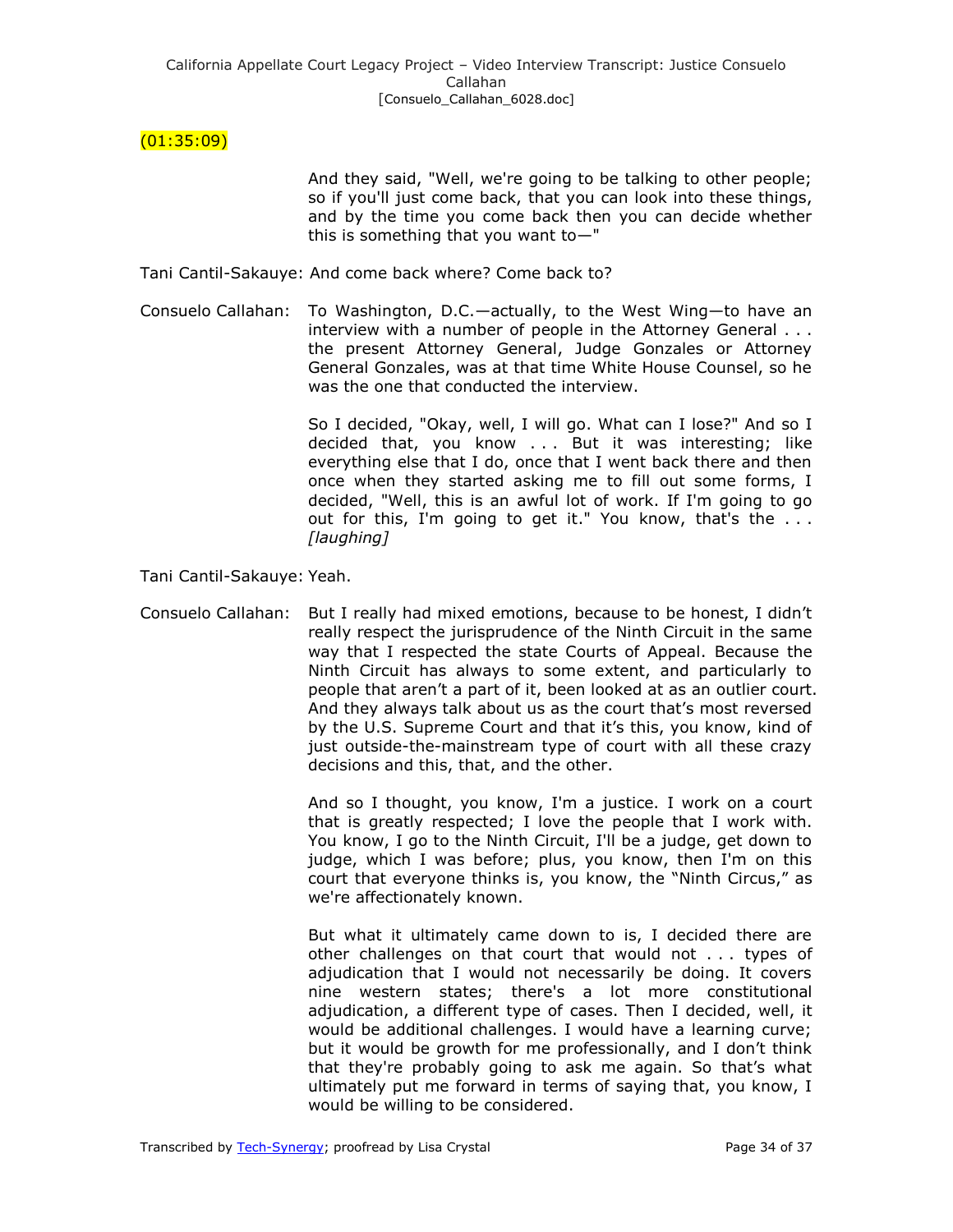Now, when I went back there, it wasn't by any stretch of the imagination that they were talking to other people. But I think I had a very liberating interview, because I just wasn't . . . I was really happy where I was. I had a great job, I loved the people that I worked with, and I was a little bit equivocal on how much would I really like this. So I think that I could truly be myself, as opposed to I probably would have been more nervous if I had been more invested in getting the job.

- Tani Cantil-Sakauye: Like you said, you had nothing to lose, and it was a challenge, and it was a risk, but you were very happy where you were.
- Consuelo Callahan: Exactly.
- Tani Cantil-Sakauye: And so after you filled out the application . . . I mean, I know the end result is confirmed by the United States Senate, 99 in favor, 0 no votes, while other nominees languished and never got out. Tell me about that experience.
- Consuelo Callahan: Well, the process is, it's more involved than I really had anticipated, because I felt going through the state process that I was pretty used to being vetted and evaluated; but this was unlike anything I had ever been through.

The first interview that I had back in the White House was with Judge Gonzales, and he had I think four other people there that they were all lined up and asking me questions and all of those things. And then they said . . . then they, one person, took me in this little separate room and wanted to know, you know, got down and dirty on wanting to know did I have any Nannygate issues, had I ever used drugs, all those, and the bright light came on.

But, you know, fortunately my goody-goody days of high school . . . you know, at this point I finally realized that never having had a traffic ticket finally had some fruits to bear, that I was so excited that I could finally tell someone that in my life . . . and it meant something to someone.

So he then said, "Well, we're going to meet with the President in a couple of weeks, and then we'll get back to you. We're going to talk about a number of candidates." So I left with the idea that I would eventually hear back.

And then my contact—you have essentially a lifeline with the White House—and that person called me back in two or three weeks and said that the President wanted to go ahead with my background. And I said, "Okay. That's fine." And then he said to me . . . now looking back, I understand what he was saying. I was actually the presumptive nominee at that time, assuming that I passed everything in the background; but I didn't quite understand that. He said, "This is a huge threshold that you've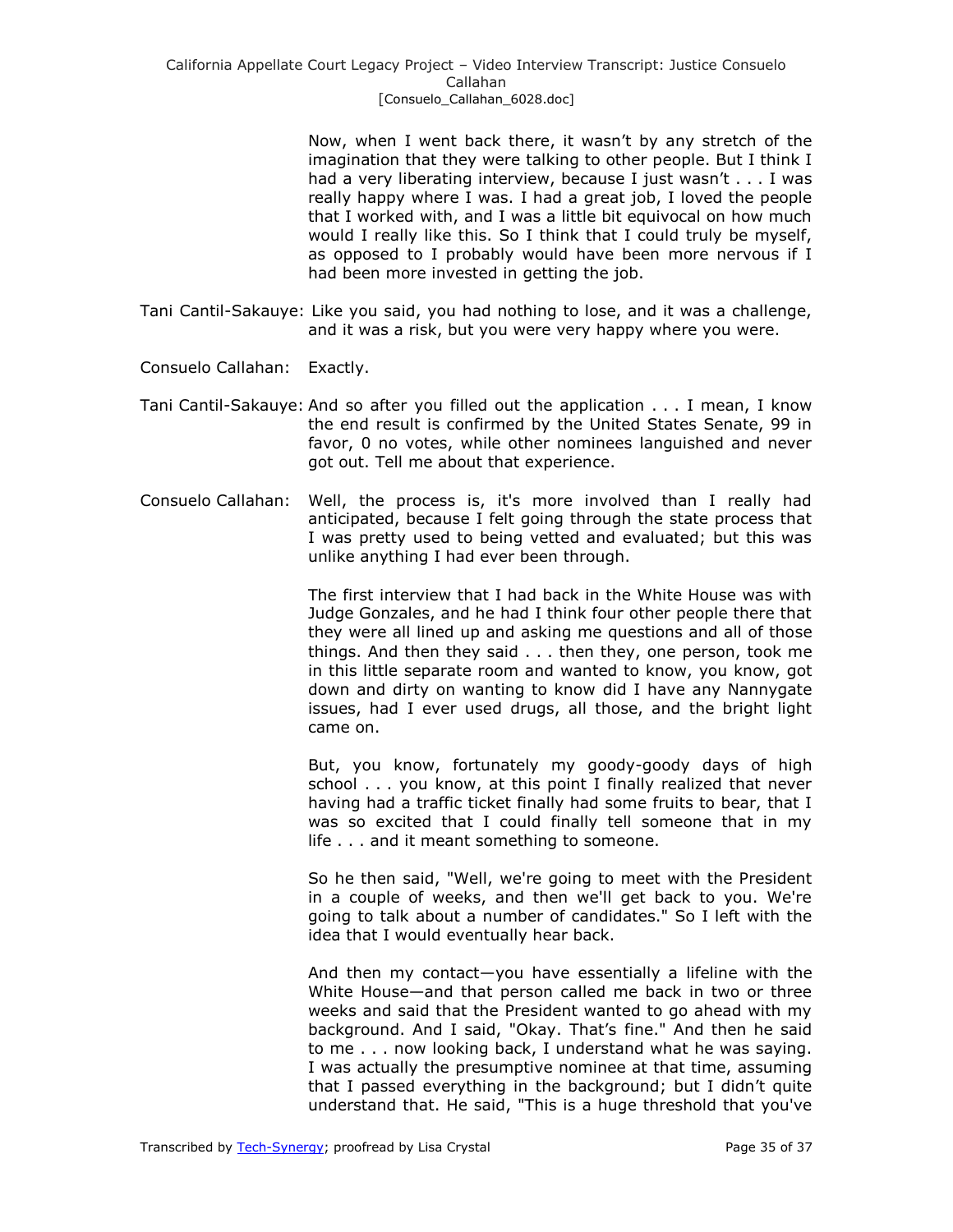### [Consuelo\_Callahan\_6028.doc]

crossed in terms of the fact that the President wants to do your background." They had selected me at that point. But I didn't really quite get that; I thought maybe they were doing backgrounds on other people.

### $(01:40:27)$

And so then that's when you have to start filling out all these forms, which were just unlike any of the state forms that I'd ever had: the Senate questionnaire, the FBI. You have to account for every second of your life, and they go back and they see every employer, they talk to your neighbors, they talk to everything. And the best way that I would describe it to a man or a woman, it's like being at the gynecologist for a month or the proctologist for a month in terms of asking all these questions and going everywhere. And I really initially was . . . I found it very intrusive, because they ask people questions about that if you have any unusual sexual proclivities that would cause you to be compromised, and I'm thinking, "Well, where would that come from? There isn't anyone saying anything about me. Why would they . . ." "Oh, we have to ask these questions of everyone." Or "Have you ever seen her drunk?" Or, you know, "Has she borrowed money from you?" Or "What type of people does she hang around with?"

And my husband finally told me, he said, "You just need to remember: the questions are embarrassing, the answers are not." And that kind of calmed me down from the standpoint, but it just seemed very . . . And I understand now when you consider that someone is going to be having a life appointment that it's important to have as much information. But I think that probably it would discourage a lot of people who would actually be very good judges from going through it if in fact they might have had some part of their life that way long ago, that was less than what they would be proud of; but they've lived an exemplary life that it . . . So that part of it was interesting.

And then I think what turned out to be actually . . . What was sort of unique about my situation was because being in California we have two Democratic senators; the President's a Republican, I'm a Republican, and the President's going to appoint a Republican. But the home-state senators obviously have a say about whether you get a hearing and whether you proceed. And so I think on some level, I was a known quantity. I had a track record, a known judicial track record. I had written, you know, opinions on the Third District Court of Appeal. I had been a trial judge. I had been active in my community. That what you see is sort of what you get. And so I was fortunate, in that the Democratic senators chose to support me, and so that really made the rest of the process fairly easy.

On the other hand, to say that when I watch people go through it in very difficult ways, sometimes there's a little bit of chance